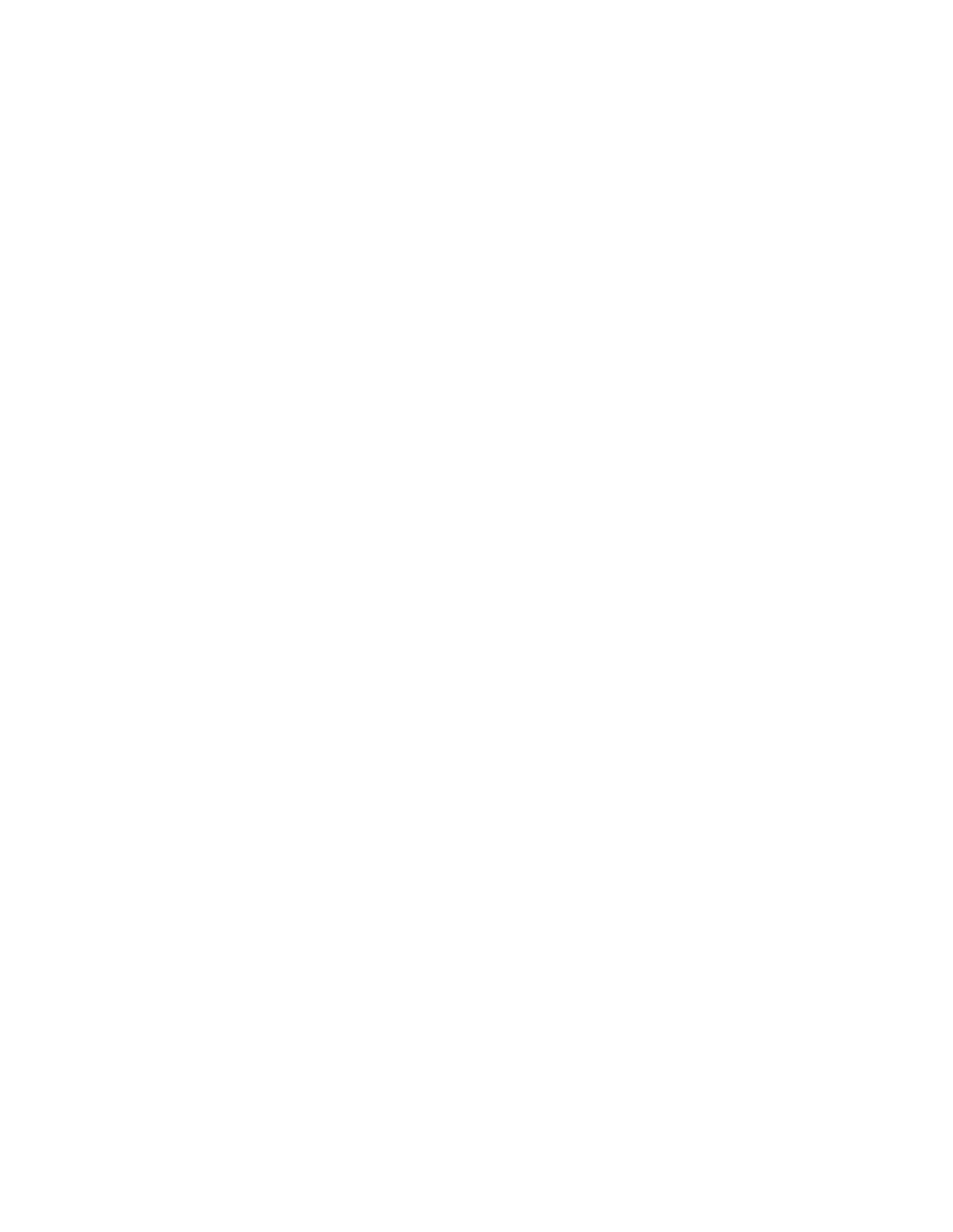## *Lakewood Instruments*

We thank you for your selection and purchase of a Lakewood Instruments product.

With proper care and maintenance, this device should give you many years of trouble-free service. Please take the time to read and understand this Installation and Operation Manual, paying special attention to the sections on **OPERATION** and **MAINTENANCE**.

If, in the future, any parts or repairs are required, we strongly recommend that only original replacement parts be used. Our Customer Service Department is happy to assist you with your parts or service requests.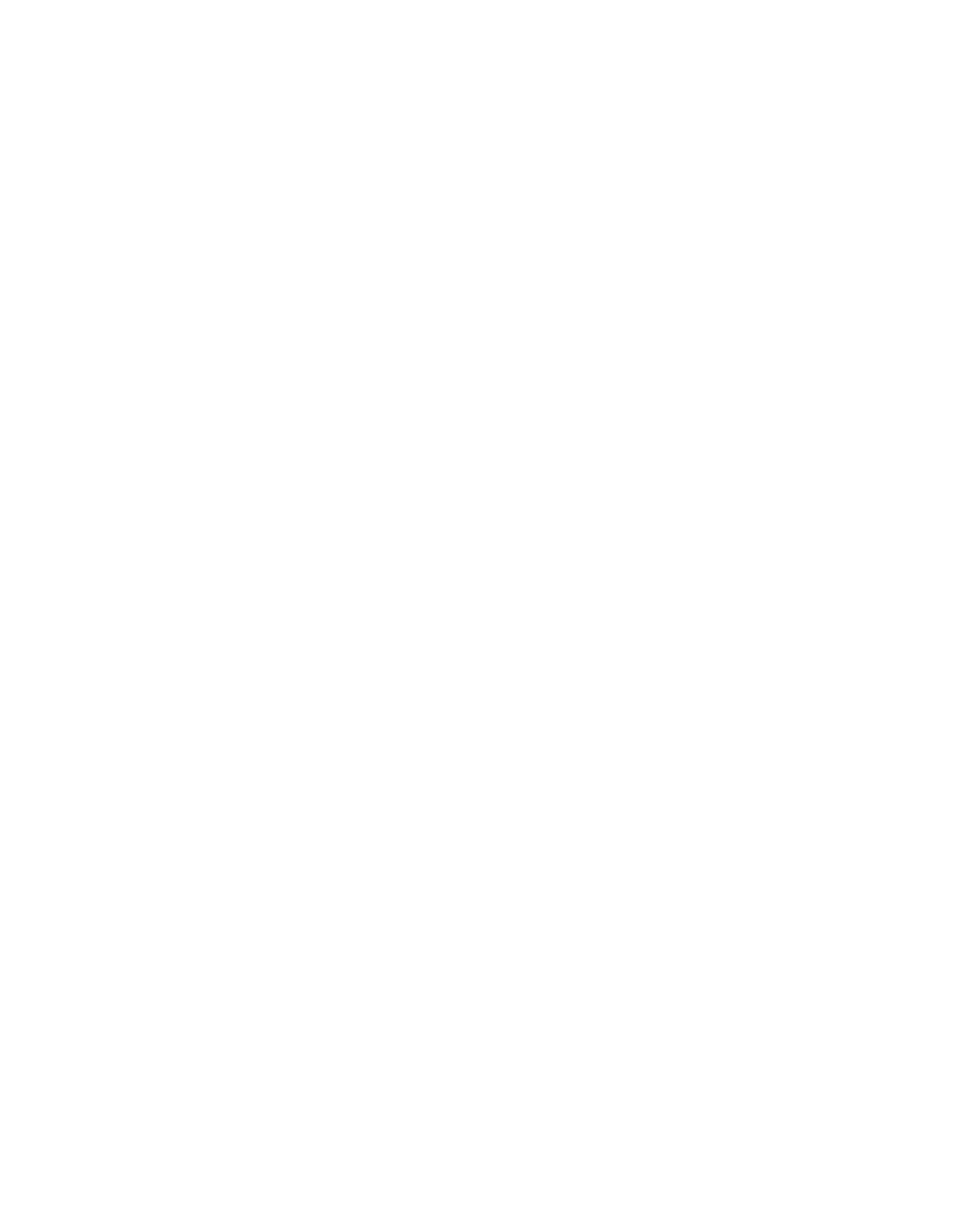### **MODEL 66 USER'S QUICK PROGRAMMING GUIDE**

#### **Keypad Functions**

| <b>ENTER</b><br><b>CLEAR</b> | Selects entries and moves you through programming.<br>Erases entries and moves you back to Function Menu. |
|------------------------------|-----------------------------------------------------------------------------------------------------------|
| UP                           | Moves you up through information in a menu and changes data                                               |
|                              | in programming selection.                                                                                 |
| <b>DOWN</b>                  | Moves you down through information in a menu and changes<br>data in programming selection.                |

#### **Function Menu**

| <b>DISPLAY TIME</b>     | Press ENTER to display day, date and time.                                                                                                 |
|-------------------------|--------------------------------------------------------------------------------------------------------------------------------------------|
| <b>MANUAL OPERATION</b> | Overrides preprogrammed selections to manually turn outputs<br>ON and OFF.                                                                 |
| <b>SET PROGRAM</b>      | Select output and program settings to turn it ON and OFF. Up<br>to 50 ON/OFF settings can be selected for each output.                     |
| <b>SET CLOCK</b>        | Press ENTER to program proper day, month/date, hour, minute,<br>seconds. All programmed settings operate based on these clock<br>settings. |

#### **Output Programming**

| <b>[SET PROGRAM]</b>      | Press <b>ENTER</b> .                                                                 |
|---------------------------|--------------------------------------------------------------------------------------|
| <b>[PROGRAM OUTPUT 1]</b> | Press ENTER or UP to select other output.                                            |
| [UP: EDIT; DN: ERASE]     | Press UP to program, press DOWN to erase all programmed<br>settings for this output. |

Do you want your program settings to be on a weekly or day-cycle basis? Press **UP** or **DOWN** to select **WEEK** or **DAYS**; press **ENTER** to program selection.

| [MON 00:00-00:00]                         | $[01 / 00:00-00:00]$                      | <b>UP/DOWN; ENTER.</b>     |
|-------------------------------------------|-------------------------------------------|----------------------------|
| [END OF FILE]<br><b>[ENTER TO INSERT]</b> | [END OF FILE]<br><b>[ENTER TO INSERT]</b> | Changes to<br>Press ENTER. |
| [TODAY: TUESDAY]                          | <b>[TODAY: 01 OF 28]</b>                  | Press <b>ENTER</b> .       |
| [SELECT: WEEK]                            | <b>[SELECT: DAYS]</b>                     | Press <b>ENTER</b> .       |

To program settings, use **UP** and **DOWN** to change displayed information and **ENTER** to move through the selections.

When the selection is complete, you have the following choices:

- 1. Insert additional settings.
- 2. Return to the Function Menu.
- 3. Program other outputs.
- 4. Erase part or all settings for this output. (See the rest of the manual for details.)

#### **NOTE: WHEN "CHECK BATTERY" MESSAGE FLASHES IN THE TIME DISPLAY, IT MEANS IT IS TIME TO CHANGE YOUR 3V BATTERY. SEE "INSTALLATION" IN THIS MANUAL.**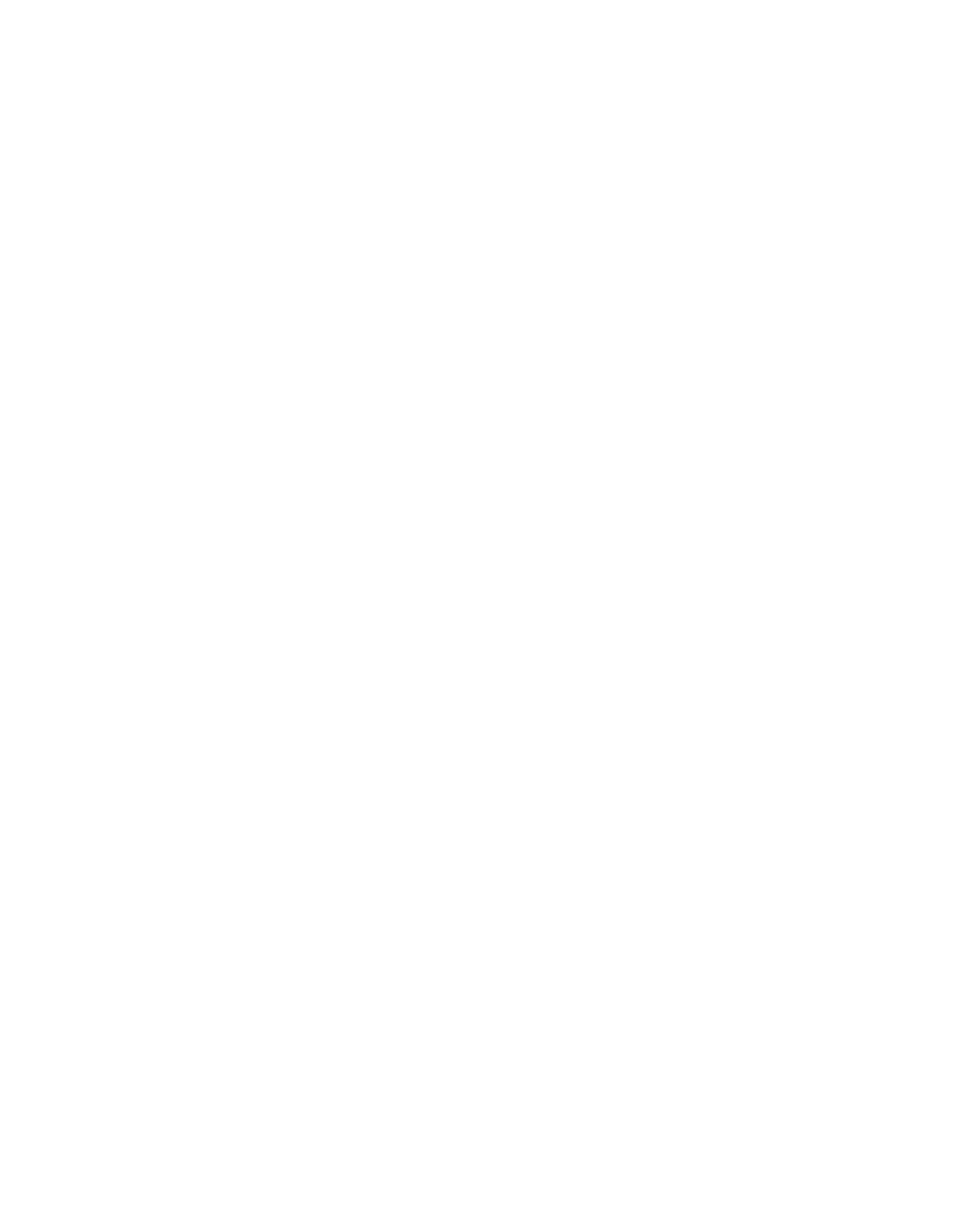## **MODEL 66**

## **Table of Contents**

| <b>INTRODUCTION</b>                                                                                                                                                                                                                                                                                                                                               | 11                                                                   |
|-------------------------------------------------------------------------------------------------------------------------------------------------------------------------------------------------------------------------------------------------------------------------------------------------------------------------------------------------------------------|----------------------------------------------------------------------|
| <b>Features</b><br>Specifications<br>Ordering Information                                                                                                                                                                                                                                                                                                         | 11<br>11<br>12                                                       |
| <b>INSTALLATION</b>                                                                                                                                                                                                                                                                                                                                               | 13                                                                   |
| Checking<br>Mounting<br><b>Install Battery</b><br><b>Output Connections</b><br><b>Power Source</b>                                                                                                                                                                                                                                                                | 13<br>13<br>13<br>14<br>14                                           |
| <b>OPERATION AND PROGRAMMING</b>                                                                                                                                                                                                                                                                                                                                  | 15                                                                   |
| Introduction<br><b>Function Menu</b><br>Practice Skill 1 - Function Menu Review<br><b>Set Clock</b><br>Practice Skill 2 - Set Clock<br>Set Program<br>Practice Skill 3 - Set Program<br>Practice Skill 4 - Review Program Setting<br>Programmable Delay Timer (Output 4)<br><b>Manual Operation</b><br>Practice Skill 5 - Manual Operation<br><b>Display Time</b> | 15<br>16<br>16<br>17<br>17<br>18<br>18<br>24<br>24<br>25<br>25<br>26 |
| <b>MAINTENANCE AND TECHNICAL SERVICE</b>                                                                                                                                                                                                                                                                                                                          | 27                                                                   |
| <b>Technical Service</b><br><b>Service Guide</b><br><b>Parts List</b><br><b>Check Battery Message</b><br>Troubleshooting                                                                                                                                                                                                                                          | 27<br>27<br>28<br>28<br>29                                           |
| <b>DRAWINGS</b>                                                                                                                                                                                                                                                                                                                                                   | 31                                                                   |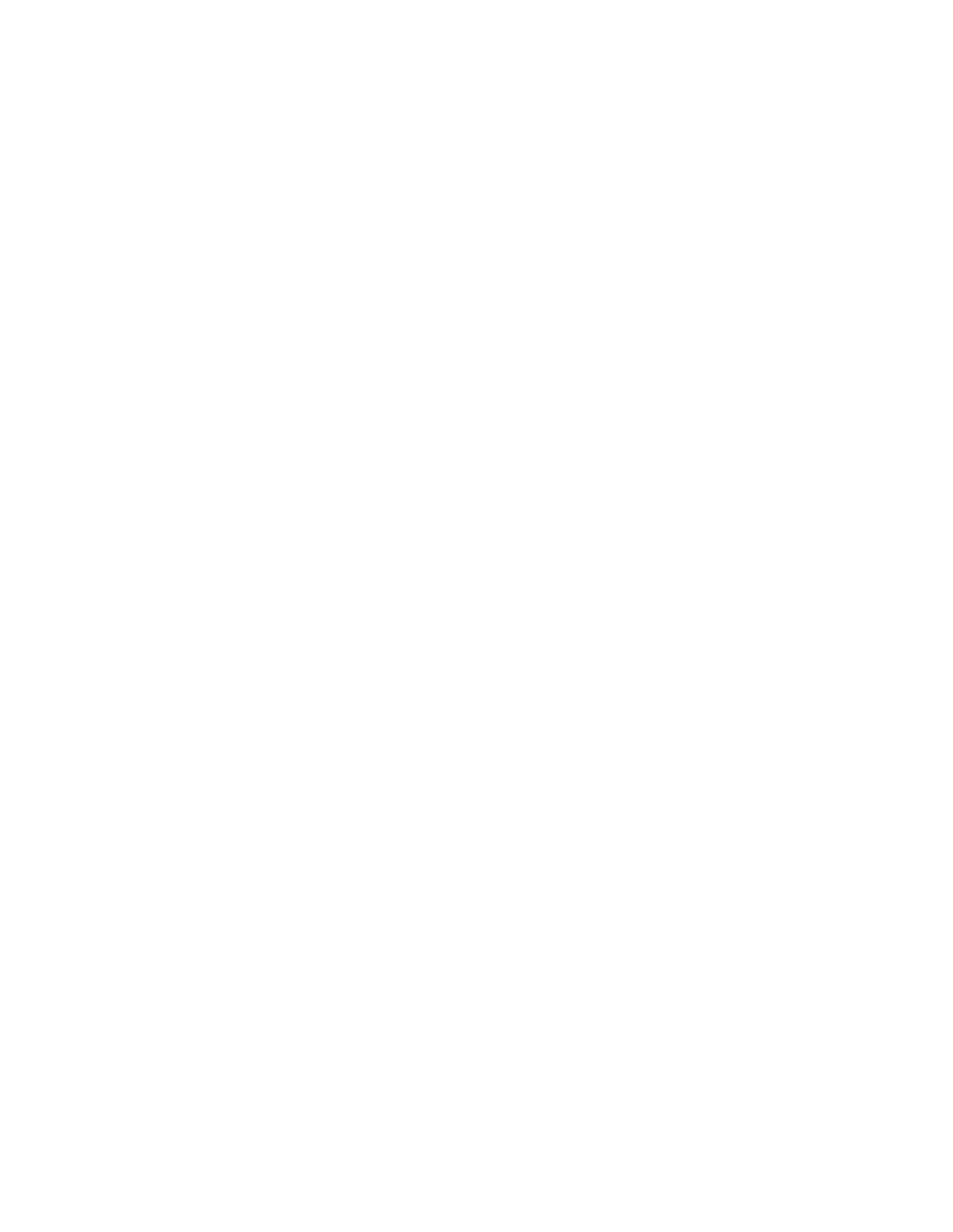## **INTRODUCTION**

The Model 66 controller is a programmable clock timer with 4 relay (switch) outputs. You can simplify the water control process for your cooling towers by programming up to four separate output devices to be turned **ON** and **OFF** at any time of day, on either a weekly or day-cycle basis. This controller allows you to apply up to four different materials (biocides, chemicals, etc.) on four independent schedules.

This means that your investments in anti-scaling treatments are maximized.

For instance, in most cases, **Output 4** is set up as a delay timer to lock out blowdown and chemical feeds after biocide treatments from **Outputs 1** and **2**. This allows you to get maximum effectiveness from your biocides.

#### **Features**

- Easy to program.
- Only four push-buttons.
- Time of day displayed continuously.
- Controls up to four output devices simultaneously.
- Each output can be programmed to actuate at a given time on either a daily or weekly basis (max. 50 programmed settings for each output).

### **Specifications**

Minimum Timing Increment 1 Minute Relay Outputs 4 NO/NC Contacts Relay Rating **5** Amps at 120 VAC Display Type **LCD** 16-Character Display Battery Backup 3v Lithium Mounting Mounting Surface Mount

Enclosure Material UV Stabilized PVC and ABS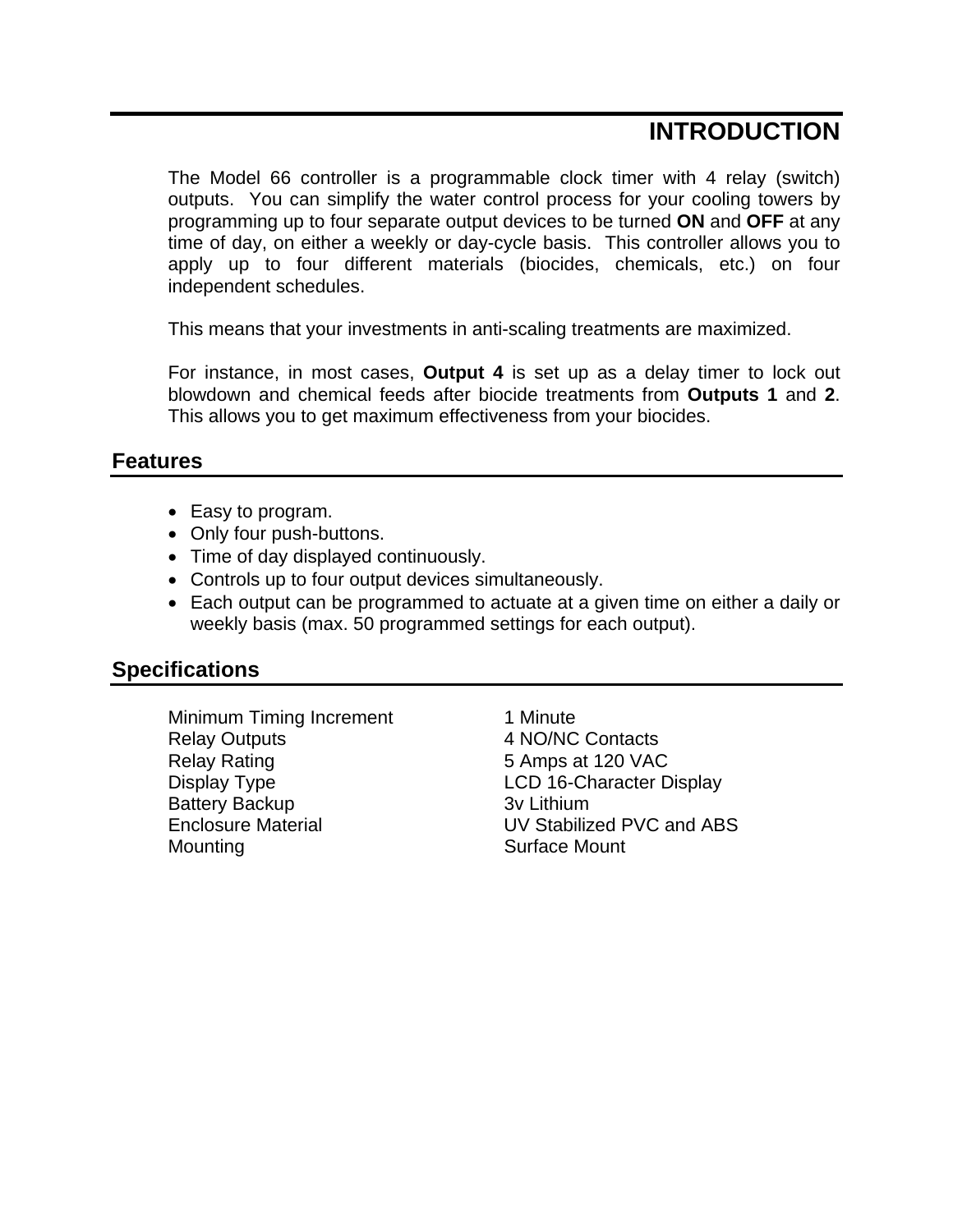### **Ordering Information**

66 Microprocessor-based biocide chemical/timer. 50 program stops for each chemical output.

#### **OUTPUT OPTIONS (required; must select one)**

- -DT 3 independent outputs with outlets, 1 delay timer output with power cord.
- -4C 4 independent outputs with outlets and power cord.
- -CD 2 independent outputs, 1 delay time for use with Model 412 Controllers. Wire harness included.

#### **ENCLOSURE OPTIONS (optional)**

-WP NEMA 4X watertight enclosure with 120/240VAC 50/60 Hz power switch. No outlets or power cord.

#### **PREFABRICATED PREWIRED ASSEMBLY (optional)**

- -AT External wiring for use with Models 101, 111, 151, 161 175, 222, 224, in separate enclosure.
- -MP 316 SS mounting plate to attach 66 to Models 101, 111, 151, 161, 175, 222, 224. Must also specify **-AT** option, above.

#### **MOUNTING OPTIONS (optional; -WP required)**

- PM Panel mount 6 1/4" square cutout.
- BM Bracket mount for pipe mounting.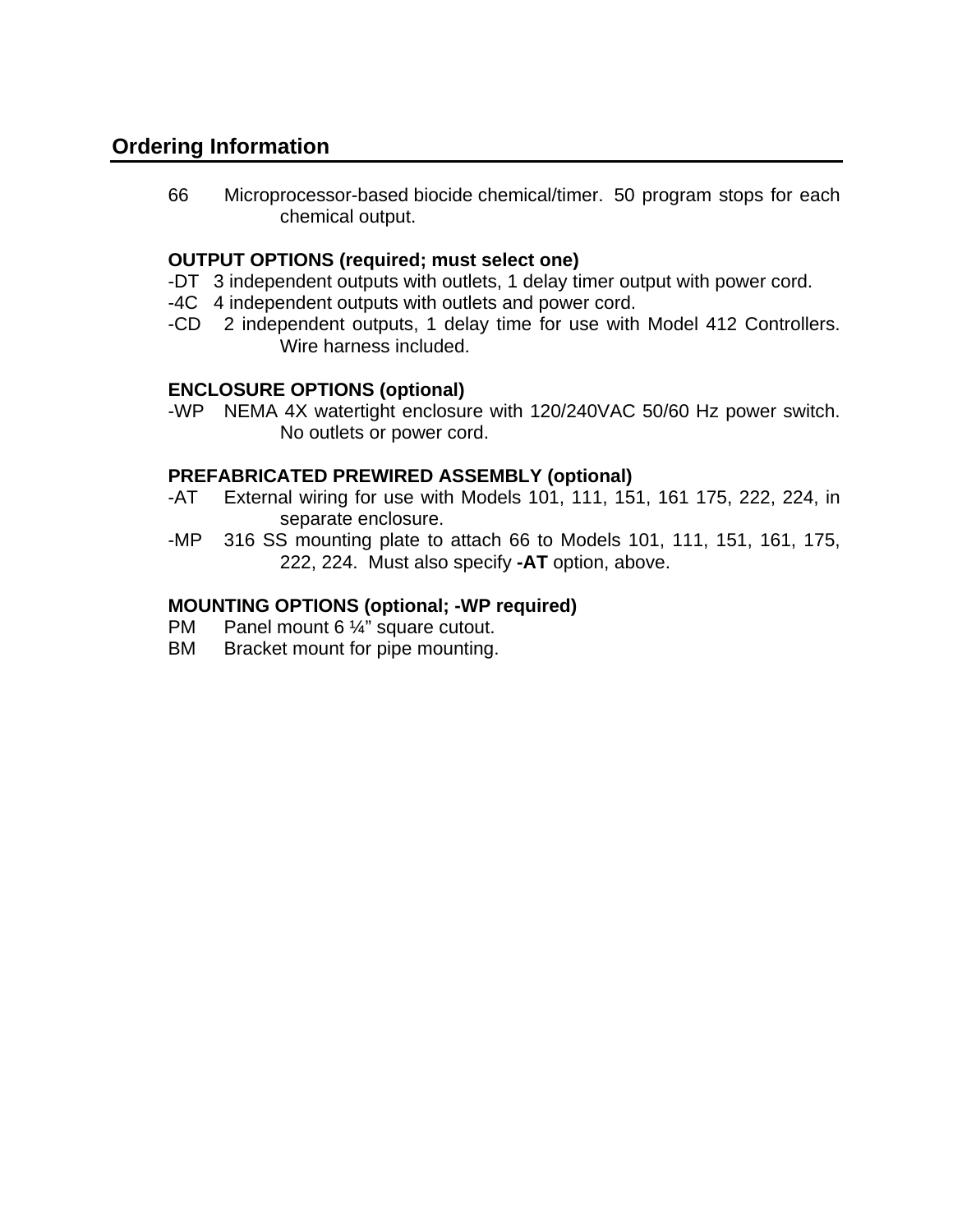## **INSTALLATION**

### **Checking**

Inspect the shipping carton for obvious external damage. Note on the carrier's bill-of-lading the extent of the damage, if any, and notify the carrier. Save the shipping carton until your Model 66 controller is started up.

**18** If there was shipping damage, call the Lakewood Instruments Customer **Service Department at (800) 228-0839 for permission to return the controller to the factory in the original carton.** 

#### **Mounting**

When you ordered the Model 66, you selected an appropriate mounting site. In case you need to relocate your unit in the future, below is a list of the four mounting options available with the Model 66:

- **PM** Panel Mount w/Brackets
- **BM** Bracket for 2" Pipe Mounting
- **MP** 316 SS Mounting Plate for Controller and Biocide Timer

Mount the Model 66 controller on a FLAT, NON-VIBRATING wall. It should be located as close as possible to the system it serves and to the chemical pumps.

Avoid drilling or punching additional holes in the controller enclosure. Damage incurred as a result of any alteration to the enclosure is not covered under the Lakewood Instruments product warranty.

**NOTE: EXCESSIVE HEAT AND/OR DIRECT SUNLIGHT EXPOSURE WILL DARKEN THE LCD DISPLAY SCREEN, MAKING IT DIFFICULT TO READ, AND MAY SHORTEN THE LIFE OF OTHER ELECTRONIC COMPONENTS.** 

#### **Install Battery**

After you have securely mounted the Model 66, you need to install the 3v Lithium battery which provides back-up power in order to maintain accurate crystalcontrolled time if 120 VAC power is lost. To install the battery:

- Turn cover lock key counterclockwise a turn and lift to open cover.
- Turn straight head screw counterclockwise a quarter turn and lift it to open face panel.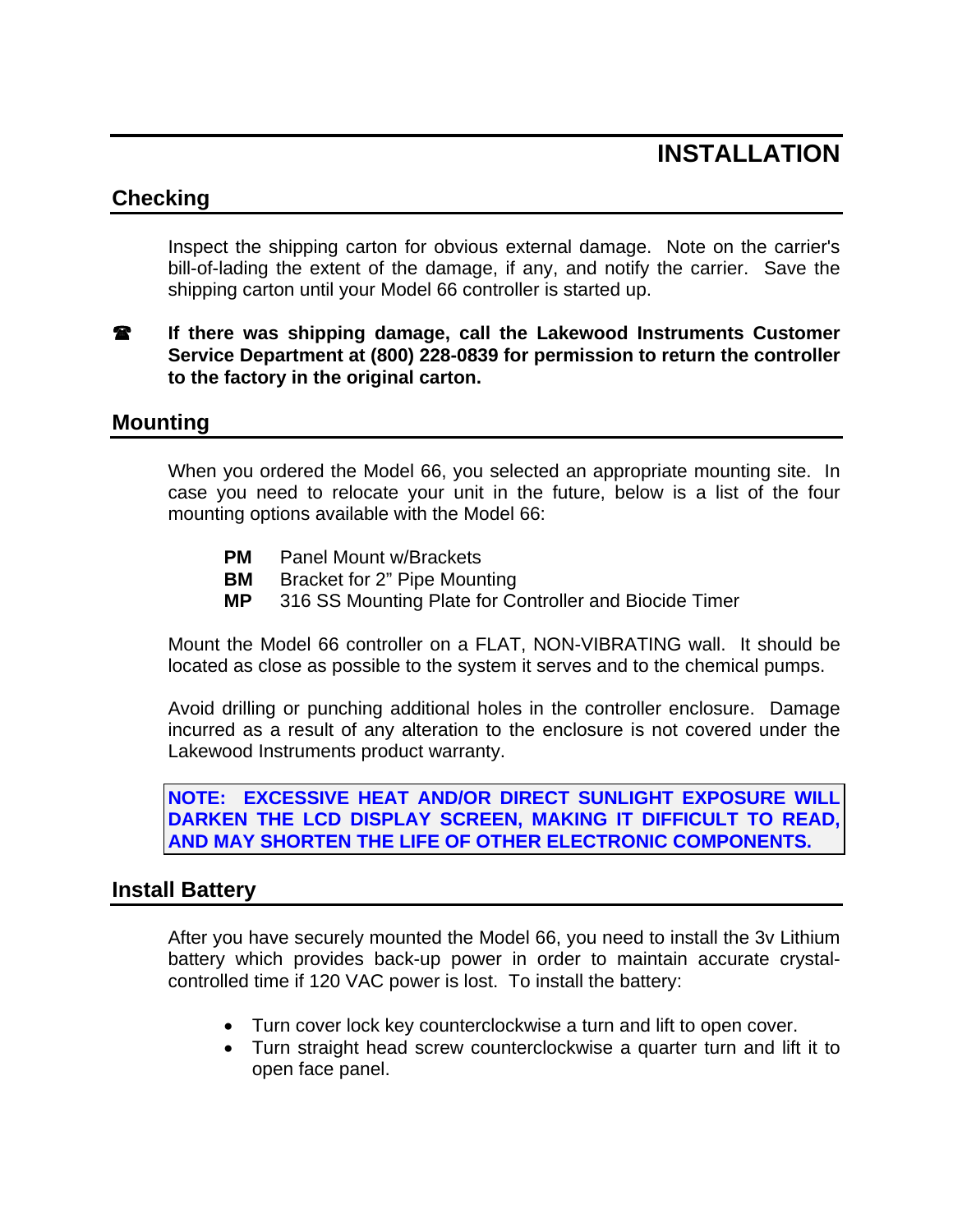- Remove the paper insert below the contact arm so it has direct contact with the battery.
- Insert battery.

### **Output Connections**

To connect the outputs, attach wires to appropriate terminals. (**RY1** is Output 1, **RY2** is Output 2, **RY3** is Output 3, **RY4** is Output 4—a programmed delay timer.) See appropriate "Wiring Diagram" for your specific model to determine output connections.

After the outputs are connected, close and lock down the face panel.

#### **Power Source**

Make sure the Model 66 controller is powered from 120 VAC, unless it is specifically set up for 220 VAC.

Check the wiring to the controller to make sure that **NO** power wiring is connected to any of the low voltage circuits.

After the controller is connected to power, the LCD will read:

#### **[M 01/01-00:00:00]**

**NOTE: AS SOON AS THE MODEL 66 IS PLUGGED IN, THE CLOCK BEGINS COUNTING TIME.**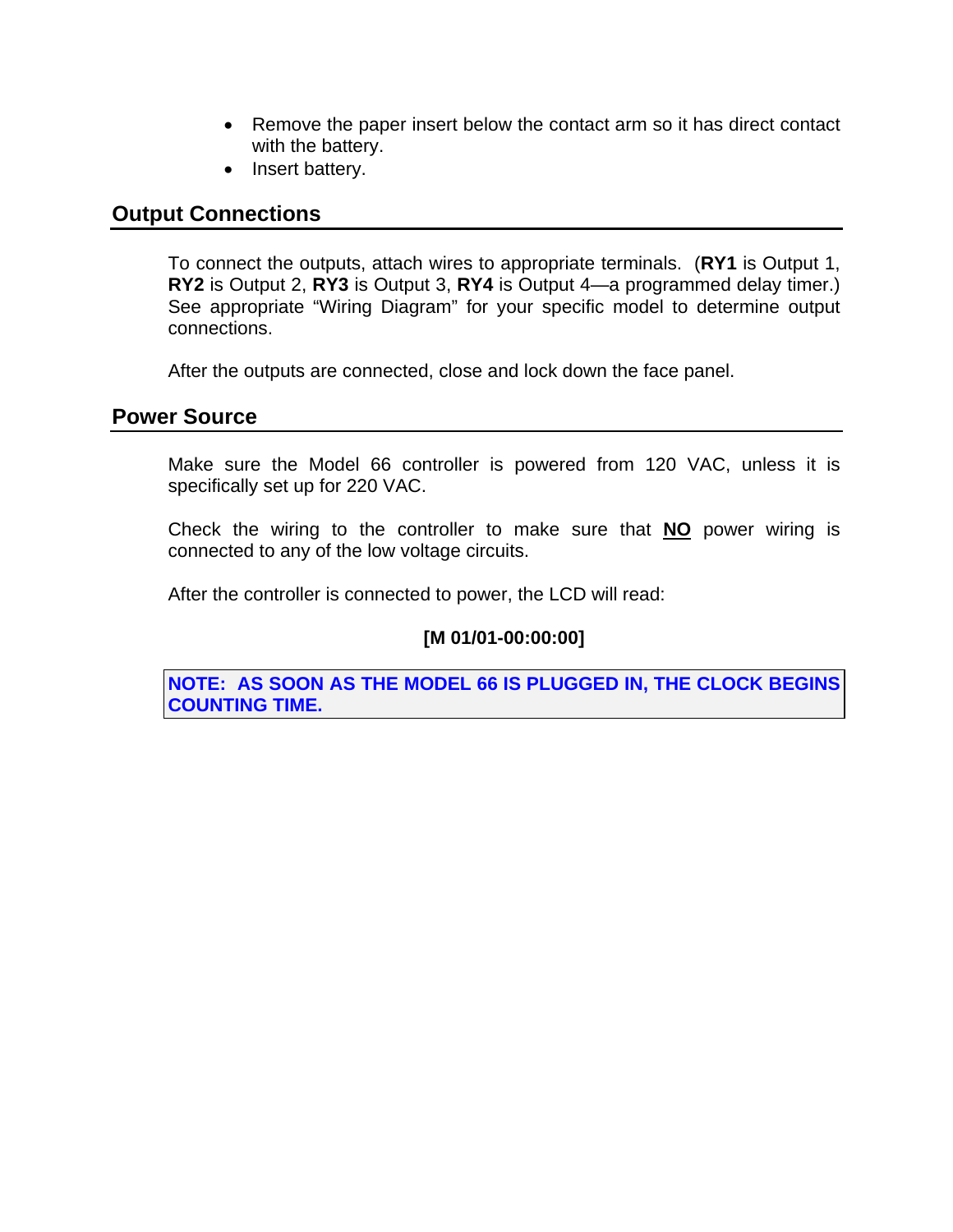## **OPERATION AND PROGRAMMING**

#### **Introduction**

The Model 66 is a programmable clock timer with four relay (switch) outputs. The outputs can be programmed to turn **ON** and **OFF** at any time of day, on either a day-of-the-week basis or on any day of a day-cycle (max. 250 days). Each output can be programmed to turn **ON** and **OFF** at fifty different time settings (except **Output 4** when it is a delay timer).

On most Model 66s, Output 4 is a delay timer. After biocide has been fed into the cooling water, **Output 4** is used to delay the cooling water controller operation. **Outputs 1** and **2** are the biocide feed timers. **Output 3** can be connected to a device of your choosing. However, when used with a Lakewood Instruments Model 412/420, **Output 3** remains **ON** at all times, except for 10 seconds after the delay timer has timed out. (See the Model 412/420 Instruction Manual for details to reset "Acid Overfeed" timer on the Model 412.)

It is essential that you become comfortable with the programming procedures in order to maximize the effectiveness of this equipment. This section is designed to allow you to learn the programming functions. Practice Skill sections have been designed to walk you through various programming functions so you can see what options are available to you. Take the time to do the Practice Skills section **BEFORE** you program your own output settings.

First, take time to become familiar with the front panel keypad. You will use these keys to program the various functions of your Model 66. Programming instructions will simply refer to these keys as:

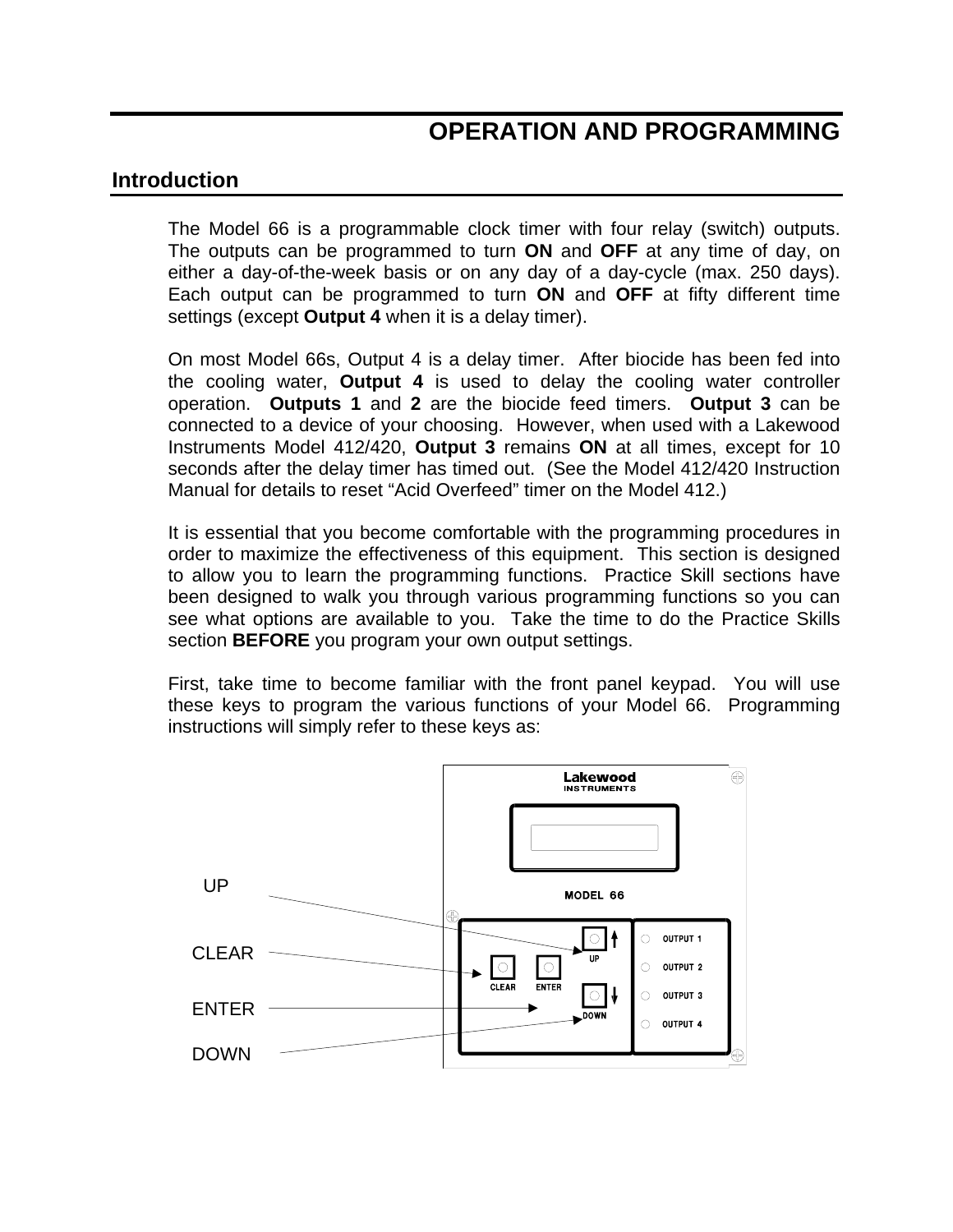### **Function Menu**

After the Model 66 is connected to power, the LCD displays the preprogrammed clock, which looks like this:

#### **[M 01/01 - 00:00:00]**

and reads as

#### **[Day Month/Date - Hour:Minutes:Seconds]**

You will set the clock in the next section. At this point, you need to get familiar with the Function Menu. All programming options begin in the Function Menu. From the clock display, push **CLEAR** and the LCD will show:

#### **[DISPLAY TIME]**

This is the first of four functions in the menu:

- **1 DISPLAY TIME**
- **2 MANUAL OPERATION**
- **3 SET PROGRAM**
- **4 SET CLOCK**

Use **DOWN** to review the menu and **UP** to move back through the menu.

**NOTE: IN THE FUNCTION MENU REVIEW, BELOW, NOTE HOW** ENTER **ALLOWS YOU TO GET INTO THE FUNCTIONS FOR PROGRAMMING AND REVIEW.** 

**NOTE:** CLEAR **BRINGS YOU BACK TO** DISPLAY TIME **WHEN YOU ARE ELSEWHERE IN THE FUNCTION MENU, OR WHILE YOU ARE PERFORMING A PROGRAMMING OPERATION.** 

### **Practice Skill 1 — Function Menu Review**

If you are in the Function Menu, press **CLEAR** and you should see Screen #1, below. If you don't know where you are, press **CLEAR** until you see Screen #1, below. Then complete these steps:

| Screen #1 | [DISPLAY TIME]     | Press DOWN.          |
|-----------|--------------------|----------------------|
| Screen #2 | [MANUAL OPERATION] | Press DOWN.          |
| Screen #3 | [SET PROGRAM]      | Press ENTER.         |
| Screen #4 | [PROGRAM OUTPUT 1] | Press <b>ENTER</b> . |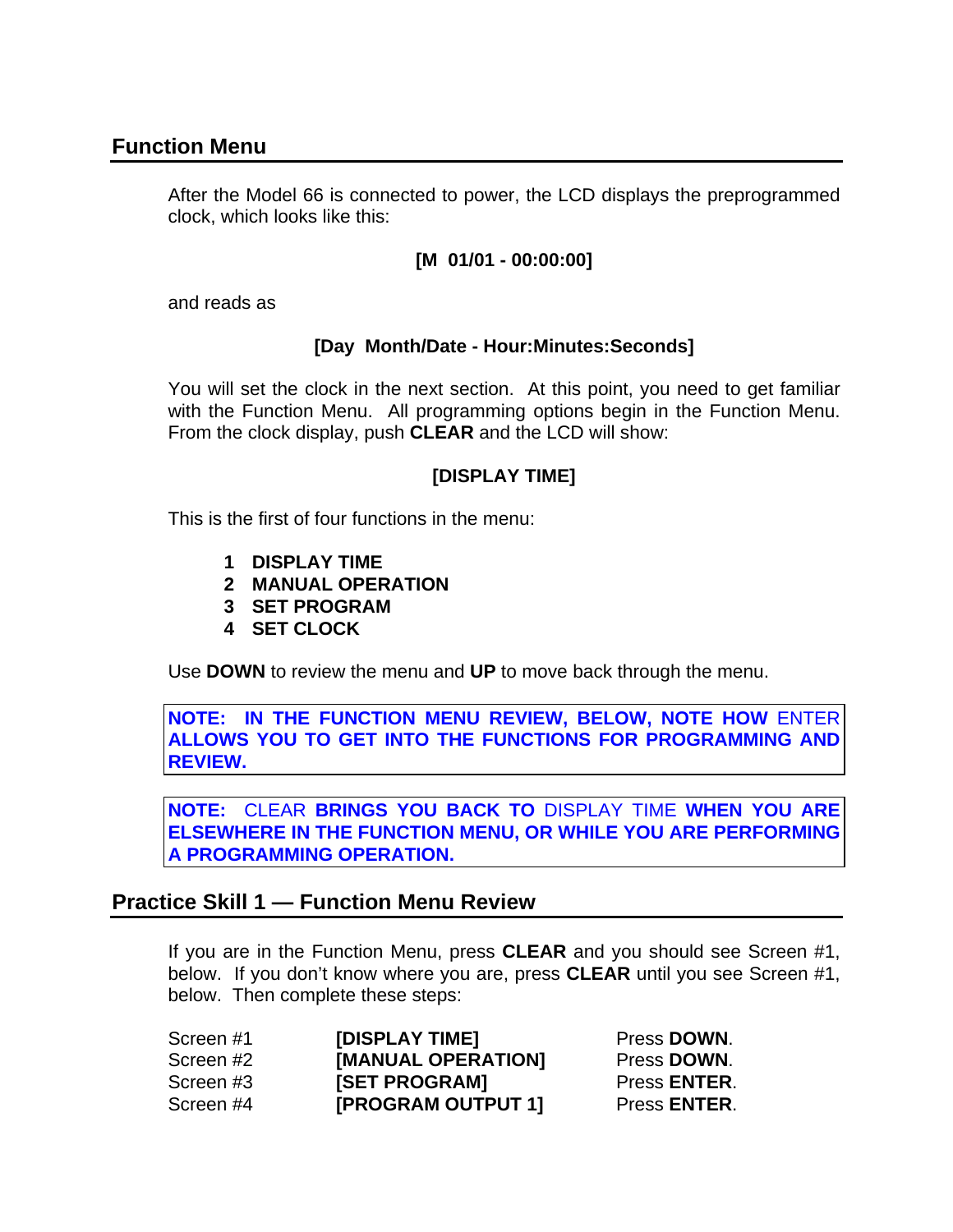| Screen #5 | [UP: EDIT; DN: ERASE]     | Press CLEAR. |
|-----------|---------------------------|--------------|
| Screen #6 | <b>[PROGRAM OUTPUT 1]</b> | Press CLEAR. |
| Screen #7 | [SET PROGRAM]             | Press DOWN.  |
| Screen #8 | <b>[SET CLOCK]</b>        | Press CLEAR. |
| Screen #9 | [DISPLAY TIME]            |              |

#### **Set Clock**

Before entering output settings, it is necessary to program the clock with current day, date and time settings. The clock uses a military-style 24-hour display (i.e., 4:00 p.m. is 16:00).

While in the Function Menu, use **DOWN** to go to:

#### **[SET CLOCK]**

Press **ENTER** and the display shows the clock settings:

#### **[M 01/01 - 00:00-00:00]**

which reads as:

#### **[Day Month/Date - Hour:Minutes:Seconds]**

To program accurate settings, use **UP** or **DOWN** to change the displayed information in the flashing program area. After the correct information is selected, press **ENTER** to move to the next setting.

**NOTE: AS SOON AS THE MODEL 66 IS PLUGGED IN, THE CLOCK BEGINS COUNTING TIME. MOST LIKELY, THE TIME DISPLAYED WILL SHOW SEVERAL MINUTES AND THE SECONDS COUNTING.** 

#### **Practice Skill 2 — Set Clock**

If you are in the Function Menu, press **CLEAR** and you should see Screen #1, below. If you don't know where you are, press **CLEAR** until you see Screen #1, below. Then complete these steps:

| Screen #1      | [DISPLAY TIME]         |
|----------------|------------------------|
| Screen #2      | [MANUAL OPERATION]     |
| Screen #3      | [SET PROGRAM]          |
| Screen #4      | <b>ISET CLOCKI</b>     |
| Day Flashing   | $[M 01/01 - 00:00:00]$ |
| Month Flashing | [Tu 09/01 - 00:00:00]  |
| Date Flashing  | [Tu 09/12 - 00:00:00]  |
|                |                        |

**Press DOWN. Press DOWN. Press DOWN. Press <b>ENTER**. **Press UP** for **Tu**: **ENTER.** Month Flashing **[Tu** *09***/01 - 00:00:00]** Press **UP** for **09**; **ENTER**. Date Flashing **[Tu 09/***12* **- 00:00:00]** Press **UP** for **12**; **ENTER**.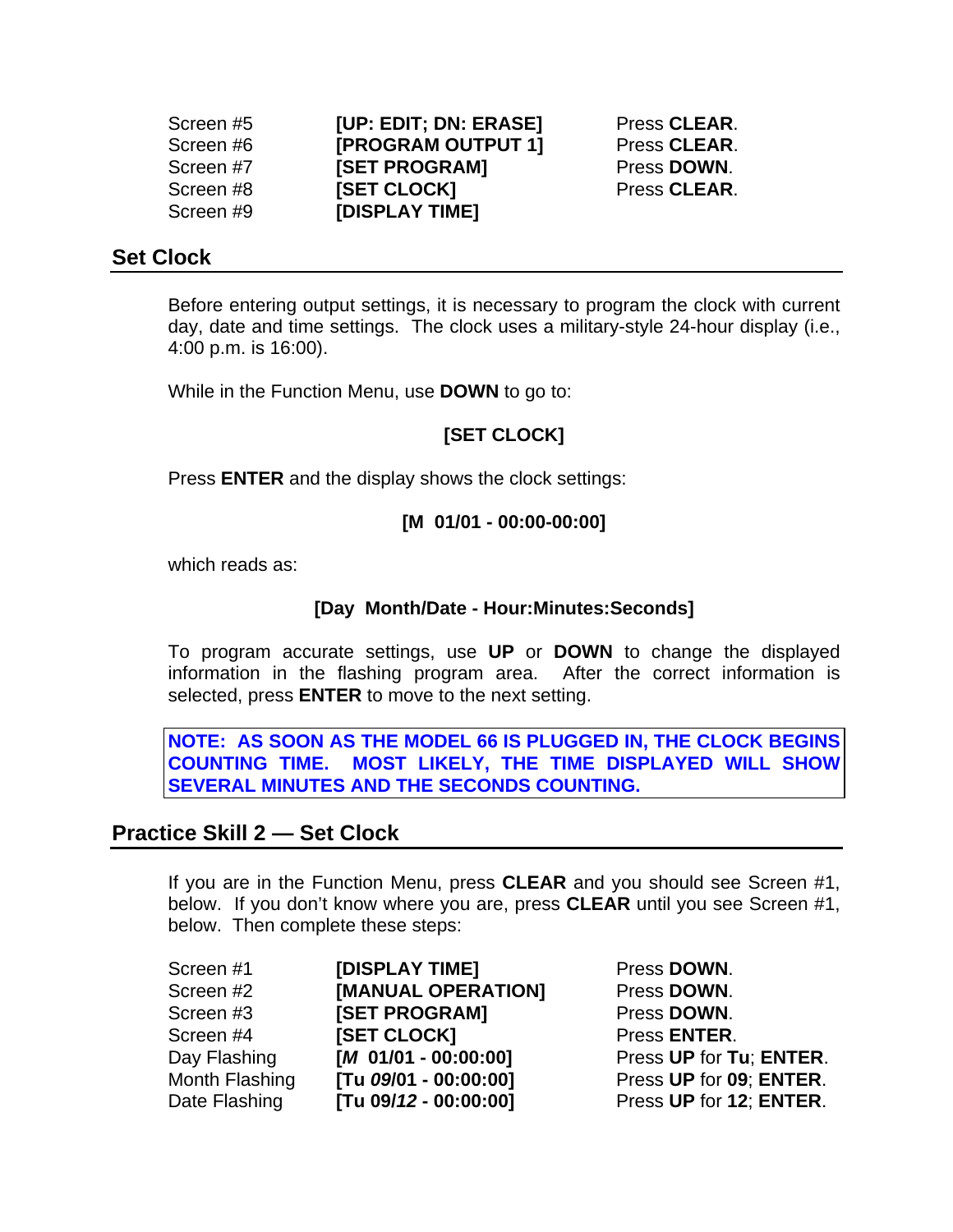Hour Flashing **[Tu 09/12 -** *09***:00:00]** Press **UP** for **09**; **ENTER**. Minutes Flashing **[Tu 09/12 - 09:***30***:00]** Press **UP** for **30**; **ENTER**. Seconds Flashing **[Tu 09/12 - 09:30:***00***]** Press **ENTER**.

When completed, press **CLEAR** and return to the Function Menu with the LCD showing **[DISPLAY TIME]**. Press **ENTER** to view time.

#### **Set Program**

Programming the Model 66 is easy. It does require, however, that certain issues be resolved before you start.

First, do you want the output device to be turned **ON** and **OFF** on a weekly basis or on a day-cycle basis (max. 250 days)? For example, if you want **Output 1** to be activated every Friday from 9:00 a.m. to 10:00 a.m., you would select **WEEK**. If you want it activated every other Friday from 9:00 a.m. to 10:00 a.m., you would select **DAYS** with a 14-day cycle. Though you can program **Outputs 1-3** with up to 50 different **ON** and **OFF** time settings, the settings must all either be on a weekly basis or on a day-cycle basis.

Second, what times do you want the output device to be turned **ON** and **OFF**?

Third, if you are going to use **Output 4** as a delay timer to retain biocide, how long do you want to delay chemical feed and blowdown?

All output programming is done from **SET PROGRAM** in the Function Menu.

Below are a series of examples to demonstrate the programming structure and some of the options available. Use them as Practice Skill tests. Use the erase options to clear all programmed output settings before you begin programming your Model 66 for use.

### **Practice Skill 3 — Set Program**

| [DISPLAY TIME]        | Press DOWN twice.                                                                                                                                      |
|-----------------------|--------------------------------------------------------------------------------------------------------------------------------------------------------|
| [SET PROGRAM]         | Press <b>ENTER</b> .                                                                                                                                   |
| [PROGRAM OUTPUT 1]    | Press <b>DOWN</b> 3 times to review all four outputs.<br>Press UP 3 times; return to [PROGRAM OUTPUT 1].<br>Press ENTER to select Output 1.            |
| [UP: EDIT; DN: ERASE] | Press UP to program a new output or to edit<br>previously programmed settings. In Option 5, below,<br>you will learn to use the <b>ERASE</b> function. |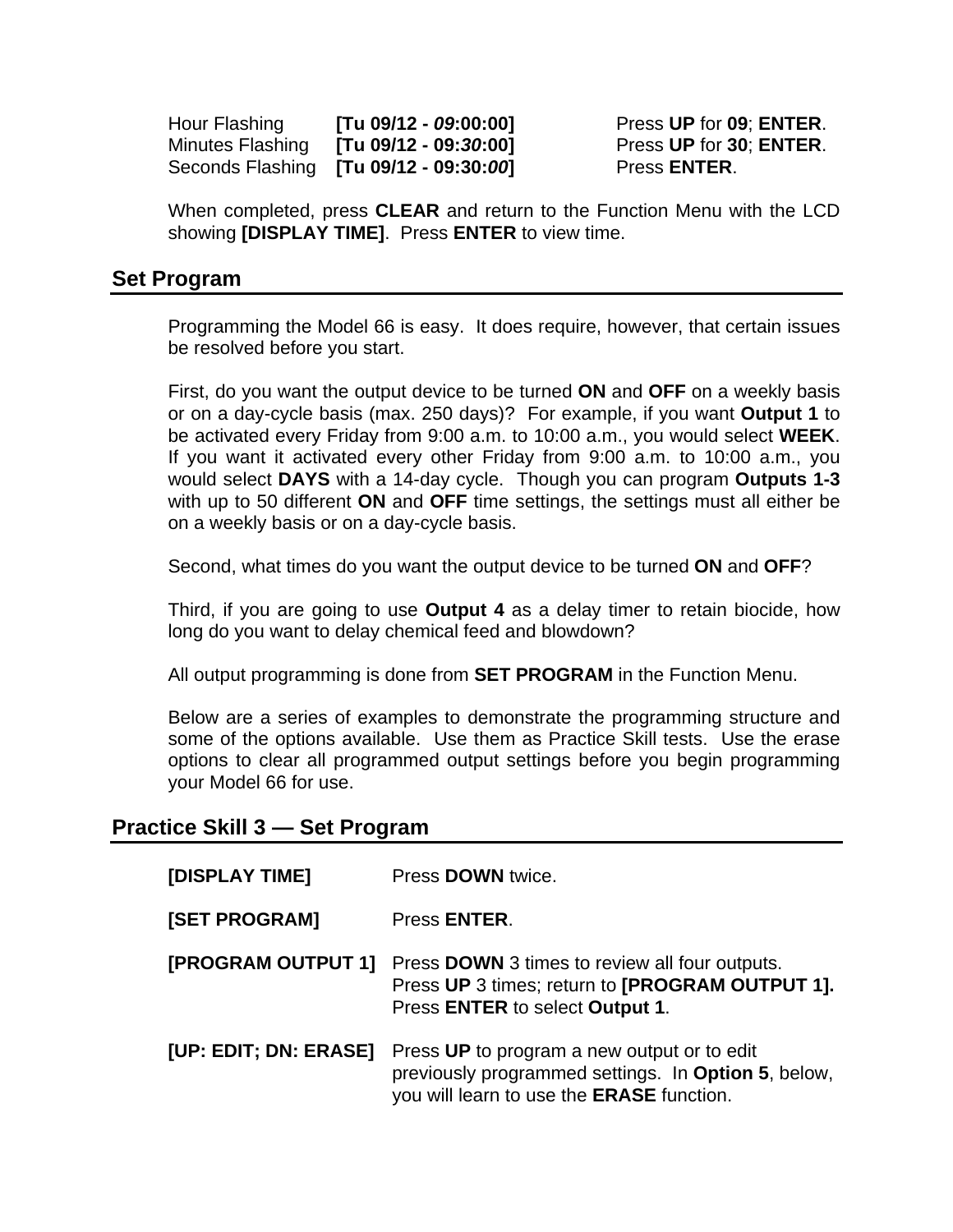- **[SELECT: WEEK]** Press **UP** or **DOWN** and change the select from **WEEK** to **DAYS**. For this example, use **WEEK**; press **ENTER**.
- **[TODAY: TUESDAY]** Date displayed is based on your clock setting, press **ENTER**.
- **[END OF FILE]** Screen quickly moves automatically from this screen to the next.
- **[ENTER TO INSERT]** Press **ENTER** and you can then input the Day, Time-**ON** and Time-**OFF** settings. **UP** and **DOWN**  changes displayed information. **ENTER** makes the selection and moves you on to the next setting for inputting.
- **[***MON* **00:00-00:00]** Input the Day (press **UP**, then **ENTER**).
- **[TUE** *00***:00-00:00]** Input the Day (press **UP**, then **ENTER**).
- **[TUE 11:***00***-00:00]** Input the Day (press **UP**, then **ENTER**).
- **[TUE 11:45-***00***:00]** Input the Day (press **UP**, then **ENTER**).
- **[TUE 11:45-13:***00***]** Input the Day (press **UP**, then **ENTER**).
- **[COMPLETE]** This screen flashes quickly to let you know that your selection is completed and then it changes to display the time setting selected.
- **[TUE 11:45-13:10]** This is what you selected.

#### **PRACTICE SKILL 3 — (ON HOLD WHILE YOU READ OPTIONS)**

At this point, you have to make a decision. Where do you want to go from here? At this time, simply read through the options listed below. The programming example will continue with this screen at the end of the options:

**OPTION 1:** If you want to add additional programmed settings for **Output 1** (up to 50), press **DOWN** and repeat the process you just completed, beginning with **ENTER TO INSERT**. Remember, all additional settings must be done based on day-of-week settings, since that was previously selected.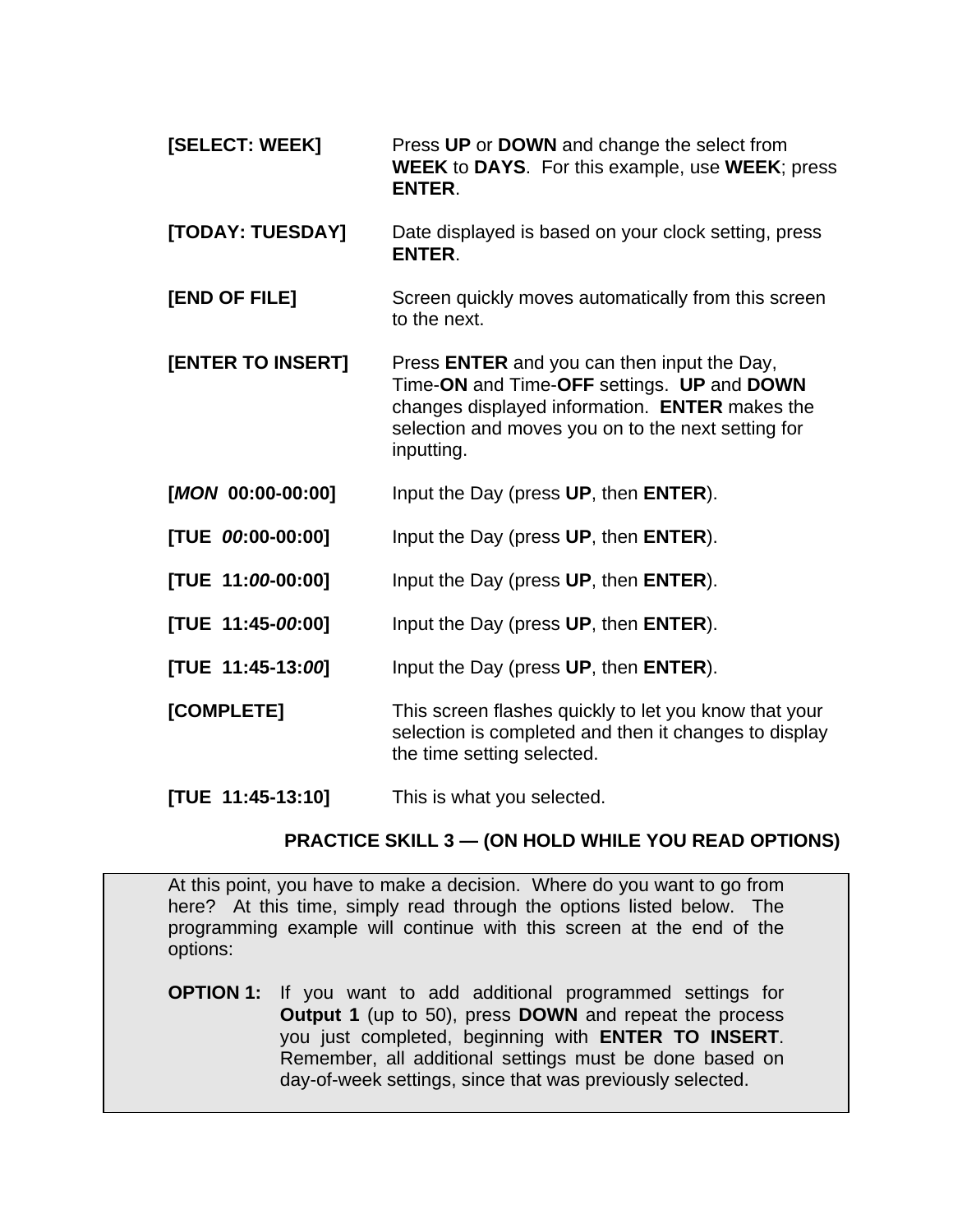- **OPTION 2:** If you are done programming and you just want to return to **DISPLAY TIME** in the Function Menu, press **CLEAR** 4 times.
- **OPTION 3:** If you are done programming **Output 1**, but you want to program a different output device, press **CLEAR** twice as follows:

**[TUE 11:45-13:10]** Press **CLEAR**.

**[UP: EDIT; DN: ERASE]** Press **CLEAR**.

and you'll see:

#### **[PROGRAM OUTPUT 1]**

Then you can use **DOWN** or **UP** to select the next output you want to program and you simply repeat the process you just completed for **Output 1**.

- **OPTION 4:** If the selection displayed has something that is not correct, you can erase the selection in one of two ways:
	- **a)** When the programmed setting is displayed on the screen, press **ENTER** and you will be given a choice of erasing the setting or leaving it the same. It looks like this:

**[TUE 11:45-13:10]** Press **ENTER**.

**[CLR: ERASE; ENT: OK]** Press **CLEAR** to erase; press **ENTER** if O.K.

> If you erase, you go to **ENTER TO INSERT** and can go through the process of entering the correct settings.

> If you don't erase, press **ENTER**, then press **CLEAR** 3 times to return to the Function Menu.

**b)** When the programmed setting is displayed on the screen, press **CLEAR**, then **UP** to edit. Press **ENTER** to move to the selection you want to edit (erase), then follow the instructions in Option 4a. It looks like this: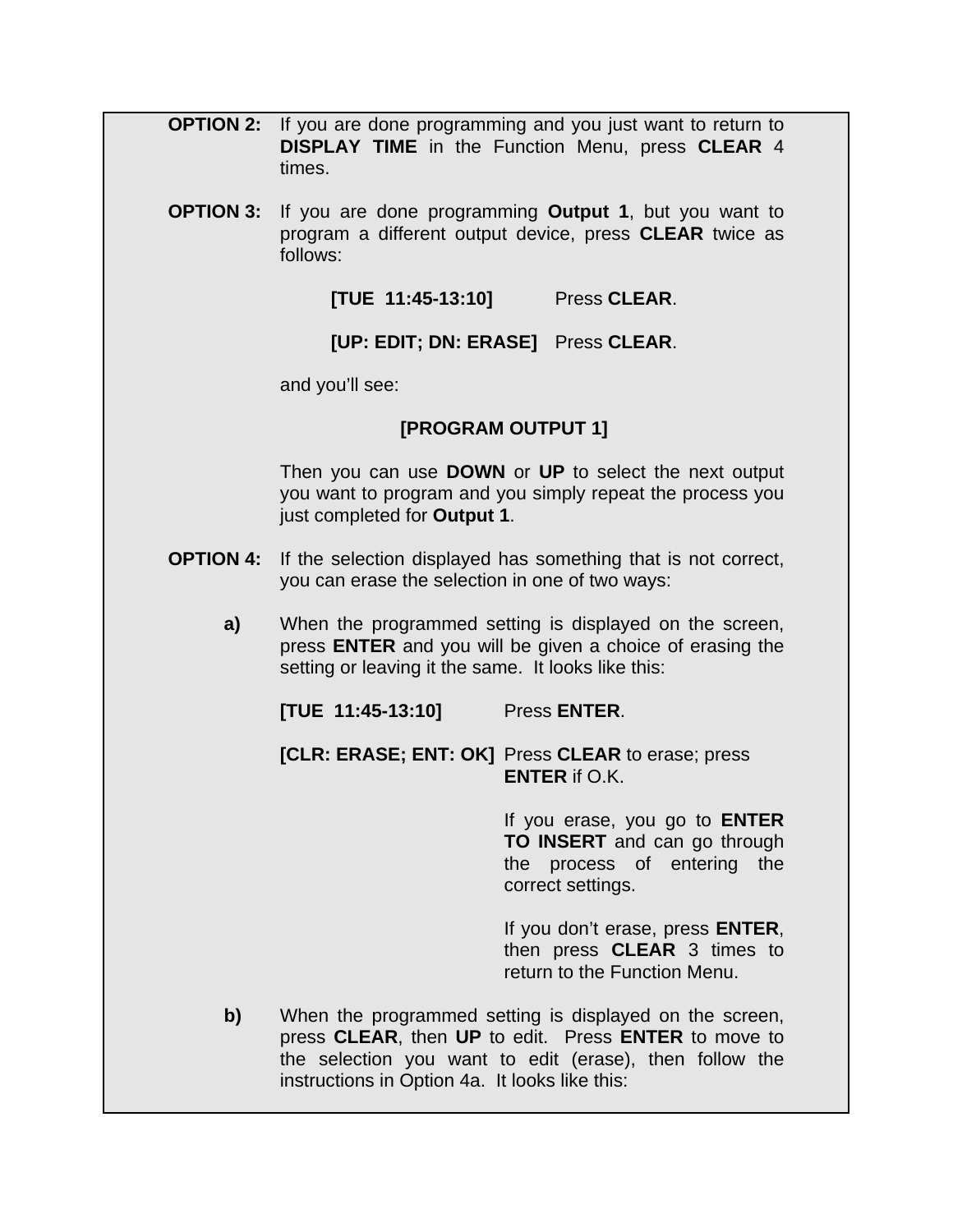**[TUE 11:45-13:10]** Press **CLEAR**.

**[UP: EDIT; DN: ERASE]** Press **UP**.

**[TODAY: TUESDAY]** Press **ENTER**.

**[TUE 11:45-13:10]** Press **ENTER**.

**[CLR: ERASE; ENT: OK]** Press **CLEAR** to erase; press **ENTER** if O.K.

> If you erase, you go to **ENTER TO INSERT** and can go through the process of entering the correct settings.

> If you don't erase, press **ENTER**, then press **CLEAR** 3 times to return to the Function Menu.

**NOTE: OPTIONS 4A AND 4B ONLY ERASE THE SPECIFIC SETTING YOU SELECT. TO ERASE ALL PROGRAMMED SETTINGS FOR AN OUTPUT, SEE OPTION 5.** 

**OPTION 5:** If you need to start over and change all the settings, the process is similar to Option 4b. Follow the process to get to the screen **[UP: EDIT; DN: ERASE]**, then press **DOWN** to erase all settings for **Output 1**. This is what you must do if you have programmed an output in **WEEK** and want to change it to **DAYS**. It looks like this:

**[TUE 11:45-13:10]** Press **CLEAR**.

**[UP: EDIT; DN: ERASE]** Press **UP**.

- **[ERASE: PUSH ENT]** Press **ENTER** to erase, or press **CLEAR** to return to the previous screen without erasing all settings.
- **[UP: EDIT; DN: ERASE]** Press **UP** to reprogram, or press **CLEAR** 3 times to go to Function Menu.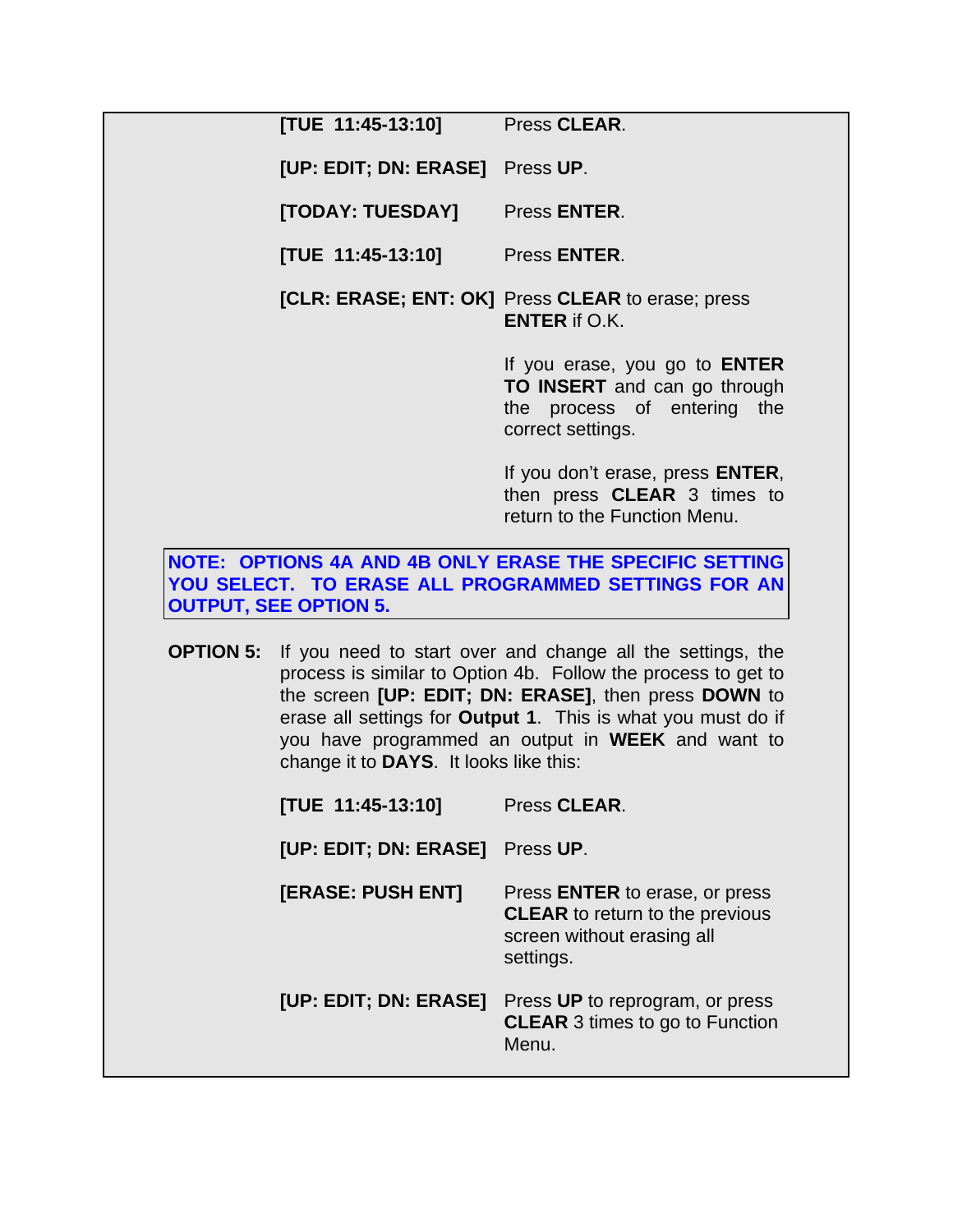#### **PRACTICE SKILL 3 — CONTINUED**

- To illustrate the different programming choices between day-of-week and daycycles, select Option 3, above, and program Output 2 using a daycycle.
- **[TUE 11:45-13:10]** Press **CLEAR**.
- **[UP: EDIT; DN: ERASE]** Press **CLEAR**.
- **[PROGRAM: OUTPUT 1]** Press **DOWN**.
- **[PROGRAM: OUTPUT 2]** Press **DOWN**.
- **[UP: EDIT; DN: ERASE]** Press **UP**.
- **[SELECT: WEEK]** Press **UP** or **DOWN**.
- **[SELECT: DAYS]** Press **ENTER**.
- **[TODAY: 01 OF 28]** Determine which day of the cycle you want "**TODAY**" to be. We recommend that you use a Monday as "**01**" of the cycle and use this diagram

| M  |    | W  | Th |    | c  | Su |
|----|----|----|----|----|----|----|
|    |    |    |    | 5  |    |    |
| 8  | 9  | 10 | 11 | 12 | 13 | 14 |
| 15 | 16 | 17 | 18 | 19 | 20 | 21 |
| 22 | 23 | 24 | 25 | 26 | 27 | 28 |

to select input days. So, if you are programming the setting on a Wednesday, "**TODAY**" is "**03**" in the cycle. The "**28**" represents a 28-day cycle, which is four weeks. If you want **Output 2** activated every other Friday, here is what it would look like (press **ENTER** to program day-cycle):

- **[TODAY:** *01* **OF 28]** "**01**" is flashing. Use **UP** to get to "**03**". Press **ENTER** to select "**03**".
- **[TODAY: 03 OF** *28***]** The Model 66 is preprogrammed for a 28-day cycle (max. 250-day cycle). Press **ENTER** to select the 28-day cycle.
- **[END OF FILE]** Automatically changes to the next screen.
- **[ENTER TO INSERT]** Press **ENTER**.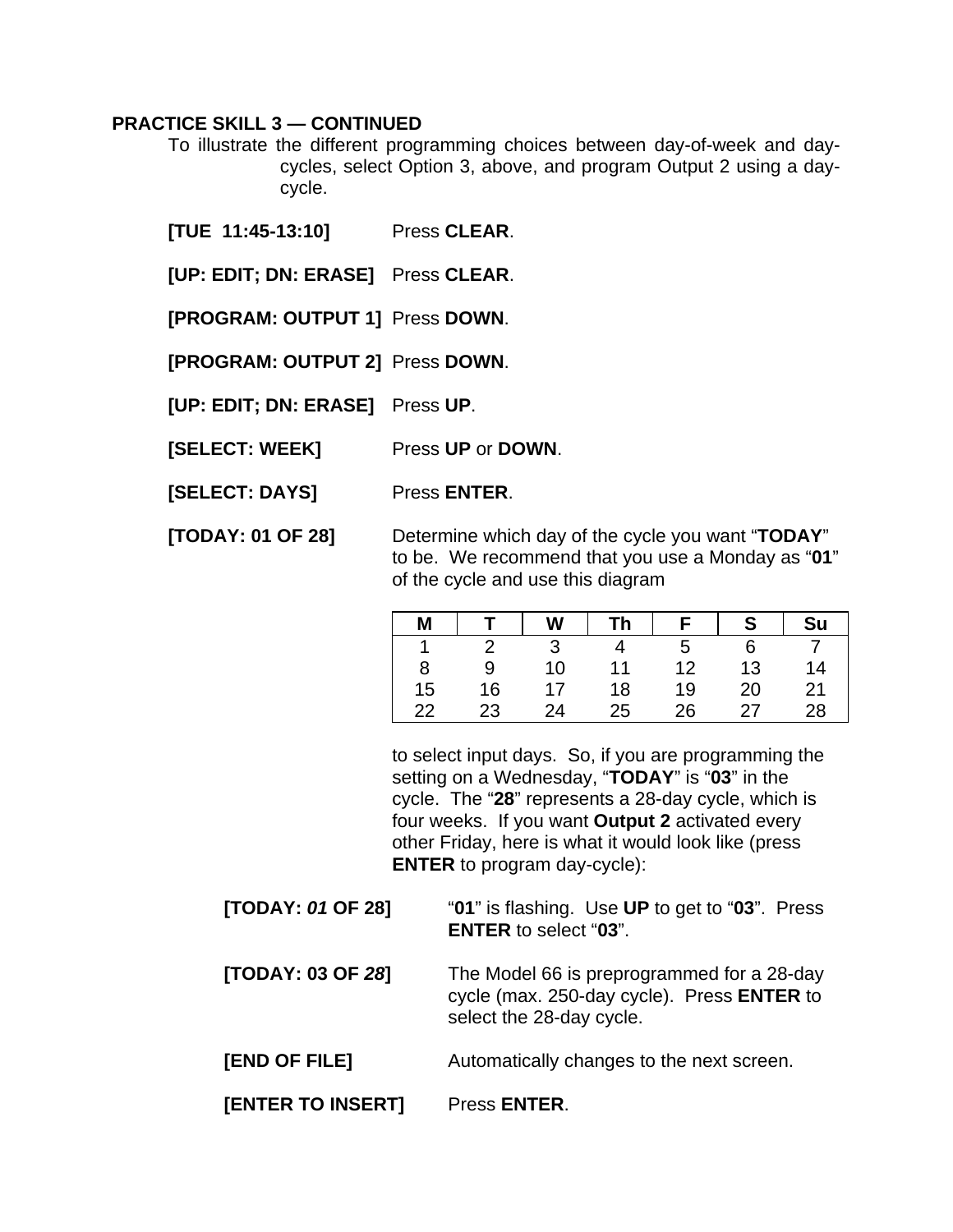| $[01/00:00-00:00]$ | Press UP to "05" for the first Friday of the<br>cycle. Then press <b>ENTER</b> .                                                   |
|--------------------|------------------------------------------------------------------------------------------------------------------------------------|
| $[05/09:00-00:00]$ | Hour-of-day output turns ON. Press UP to<br>"09", then press <b>ENTER</b> .                                                        |
| $[05/09:00-00:00]$ | Minute-of-day output turns ON. Press ENTER.                                                                                        |
| $[05/09:00-10:00]$ | Hour-of-day output turns OFF. Press UP to<br>"10", then press <b>ENTER</b> .                                                       |
| $[05/09:00-10:00]$ | Minute-of-day output turns OFF. Press<br><b>ENTER, then press DOWN.</b>                                                            |
| [END OF FILE]      | Automatically changes to the next screen.                                                                                          |
| [ENTER TO INSERT]  | Press <b>ENTER</b> to program additional settings.<br>Or you can press CLEAR 3 times to return to<br>the Function Menu.            |
| $[19/00:00-00:00]$ | Press UP to "19" for the third Friday of the<br>cycle. Then press <b>ENTER</b> and repeat the<br>selection process outlined above. |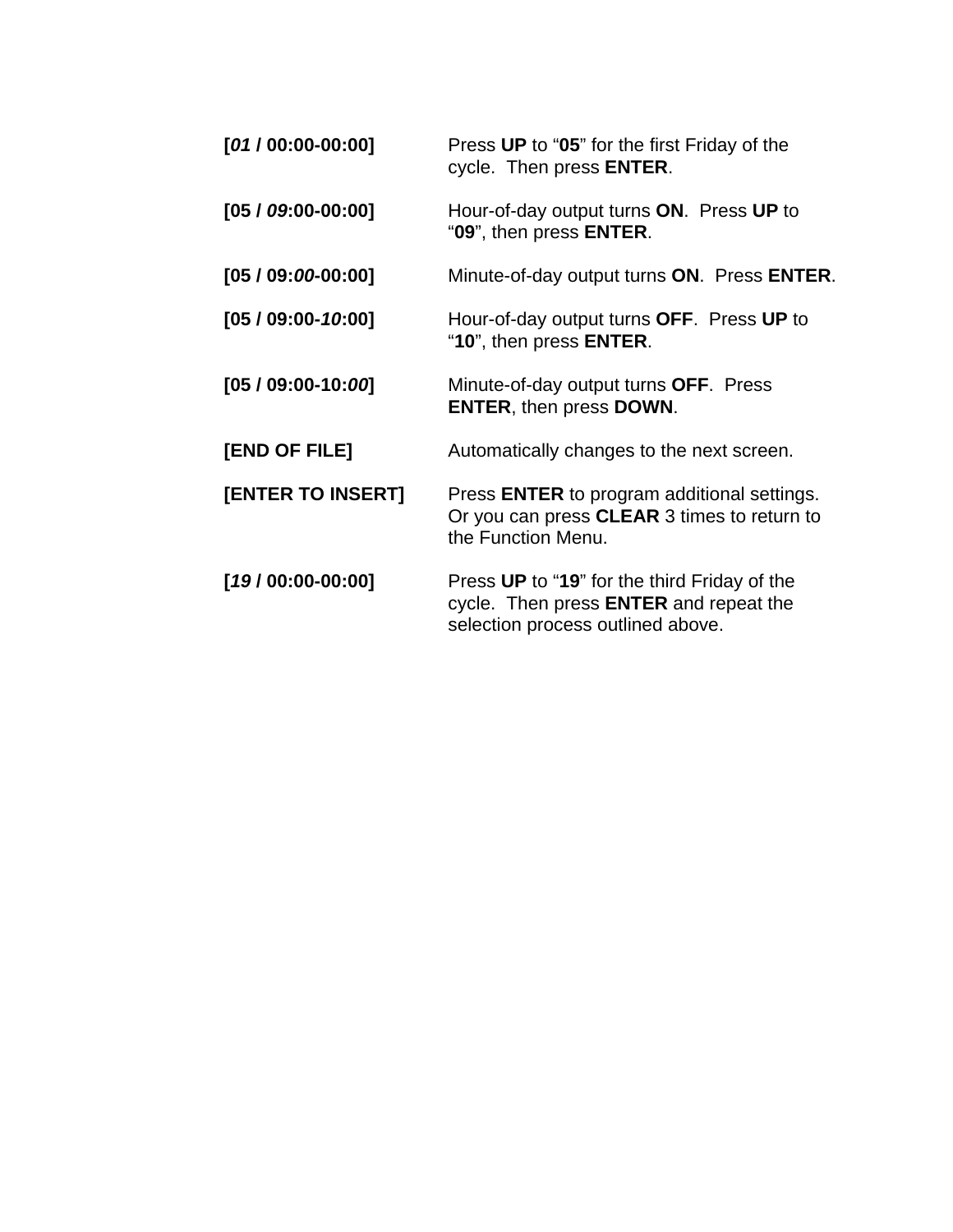### **Practice Skill 4 — Review Program Settings**

Now review the programmed settings for Output 2. Press CLEAR to get the [UP: EDIT; DN: ERASE] screen. Press UP, then use DOWN to review the program settings. Here is what the program file looks like:

| [TODAY: 03 OF 28]        | Press <b>DOWN</b> to move through the program settings<br>in the order they were entered. |
|--------------------------|-------------------------------------------------------------------------------------------|
| $[05/09:30-10:00]$       | Press DOWN.                                                                               |
| $[19/09:30-10:00]$       | Press DOWN.                                                                               |
| [END OF FILE]            | Automatically changes to the next screen.                                                 |
| <b>[ENTER TO INSERT]</b> | Press UP to move back to the top of the program file.                                     |
| $[19/09:30-10:00]$       | Press UP.                                                                                 |
| $[05/09:30-10:00]$       | Press UP.                                                                                 |
| [TOP OF FILE]            | Automatically changes to the next screen.                                                 |
| $[05/09:30-10:00]$       | Press CLEAR 3 times and return to the Function<br>Menu.                                   |

### **Programmable Delay Timer (Output 4)**

If the Model 66 timer is wired to another controller, **Output 4** is used to lock out chemical feed and blowdown during the biocide feed time, plus any additional time. This retains the biocide in the cooling water.

#### **EXAMPLE:**

- Feed biocide A from **Output 1** on Wednesday from 1:00 a.m. to 1:30 a.m.
- Feed biocide B from **Output 2** on Sunday from 1:00 a.m. to 1:30 a.m.
- Lock out the chemical feed and blowdown with **Output 4** from 1:00 a.m. to 4:00 a.m. on Wednesday and Sunday (2½ hours delay time after each biofeed).

The delay timer is activated after **Outputs 1** and **2** are turned **ON** and **OFF**. Both of these outputs must be **OFF** before the delay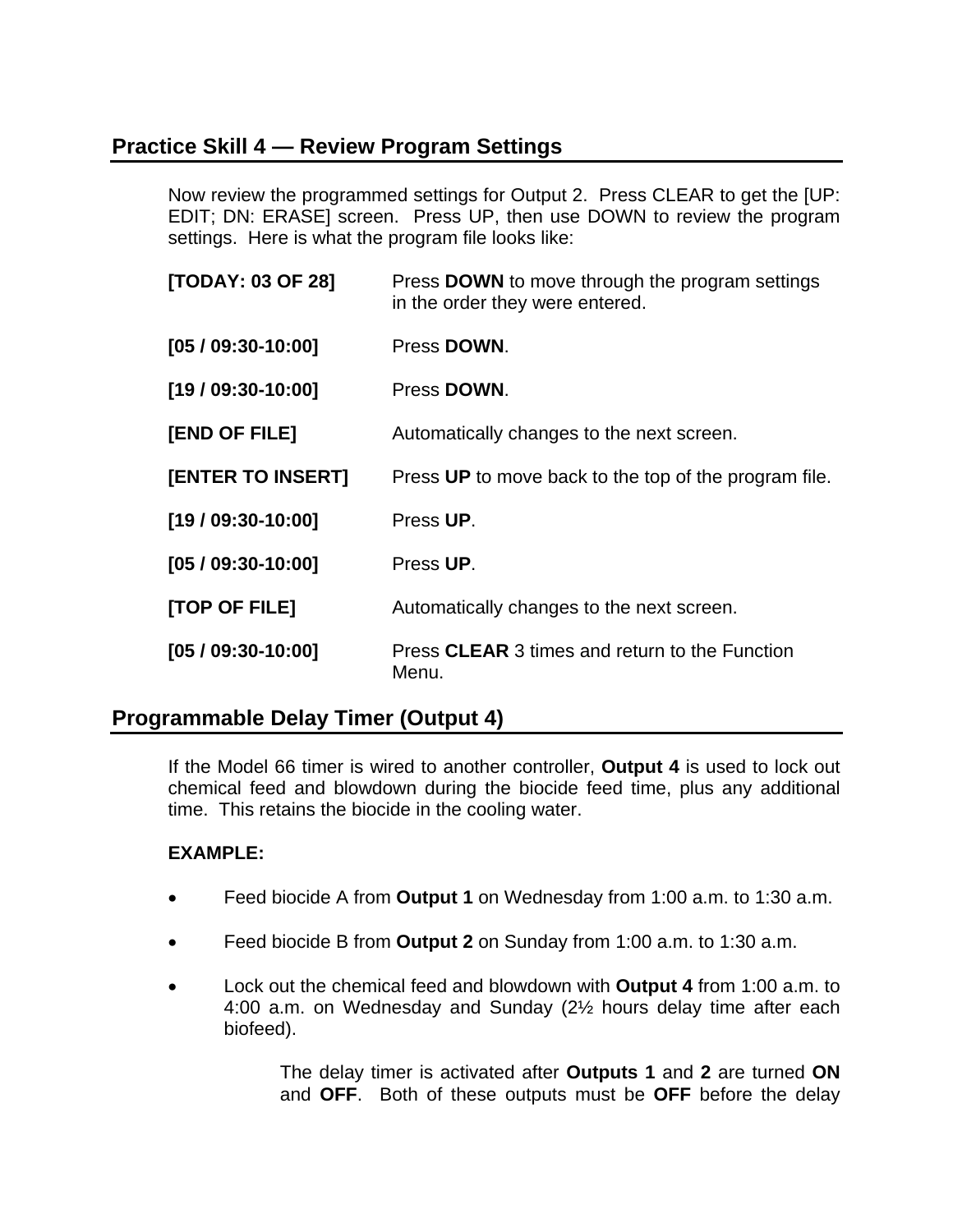timer is activated. Once activated, it will run the full length of time designated unless either output comes back **ON** during its running time. To set the timer for the 2½ hours needed for the example above, select **Output 4** [**PROG DELAY TIMER**], press **ENTER**.

Display reads **[DL TIME: 30 MIN]**. Press **ENTER**. "**30**" will flash, indicating you can use **UP** to select "**150**" minutes. Press **ENTER**, then **CLEAR**.

**NOTE: MAXIMUM DELAY TIME IS 1440 MINUTES (24 HOURS).** 

#### **Manual Operation**

The **MANUAL OPERATION** function allows you to temporarily override the controlled timer settings for the outputs. All outputs are automatically shut **OFF** when you enter this programming function and any output can be turned **ON** manually for as long as you choose. While you are in **MANUAL OPERATION**, however all of your preprogrammed settings are inoperative. If you need to override preprogrammed settings to turn one or more outputs **ON** or **OFF**, go to the Function Menu and select **MANUAL OPERATION**.

| [MANUAL OPERATION] | Press ENTER and all outputs turn OFF.<br>Display shows current condition of Output 1.                                                                                                                                 |
|--------------------|-----------------------------------------------------------------------------------------------------------------------------------------------------------------------------------------------------------------------|
| [OUTPUT 1: OFF]    | UP or DOWN allows you to change outputs.<br><b>ENTER</b> manually turns selected outputs ON or<br>OFF as needed. CLEAR returns all outputs to<br>their preprogrammed settings and you return to<br>the Function Menu. |

#### **Practice Skill 5 — Manual Operation**

As an example, suppose none of your outputs are currently activated, but **Output 3** needs to be turned **ON** temporarily. The LCD is displaying the time. Here is what you would do:

| [Tu 09 / 12 - 11:00:00] | Press CLEAR.                                                        |
|-------------------------|---------------------------------------------------------------------|
| [DISPLAY TIME]          | Press DOWN.                                                         |
|                         | [MANUAL OPERATION] Press ENTER. All outputs automatically shut OFF. |
| [OUTPUT 1: OFF]         | Press DOWN.                                                         |
| [OUTPUT 2: OFF]         | Press DOWN.                                                         |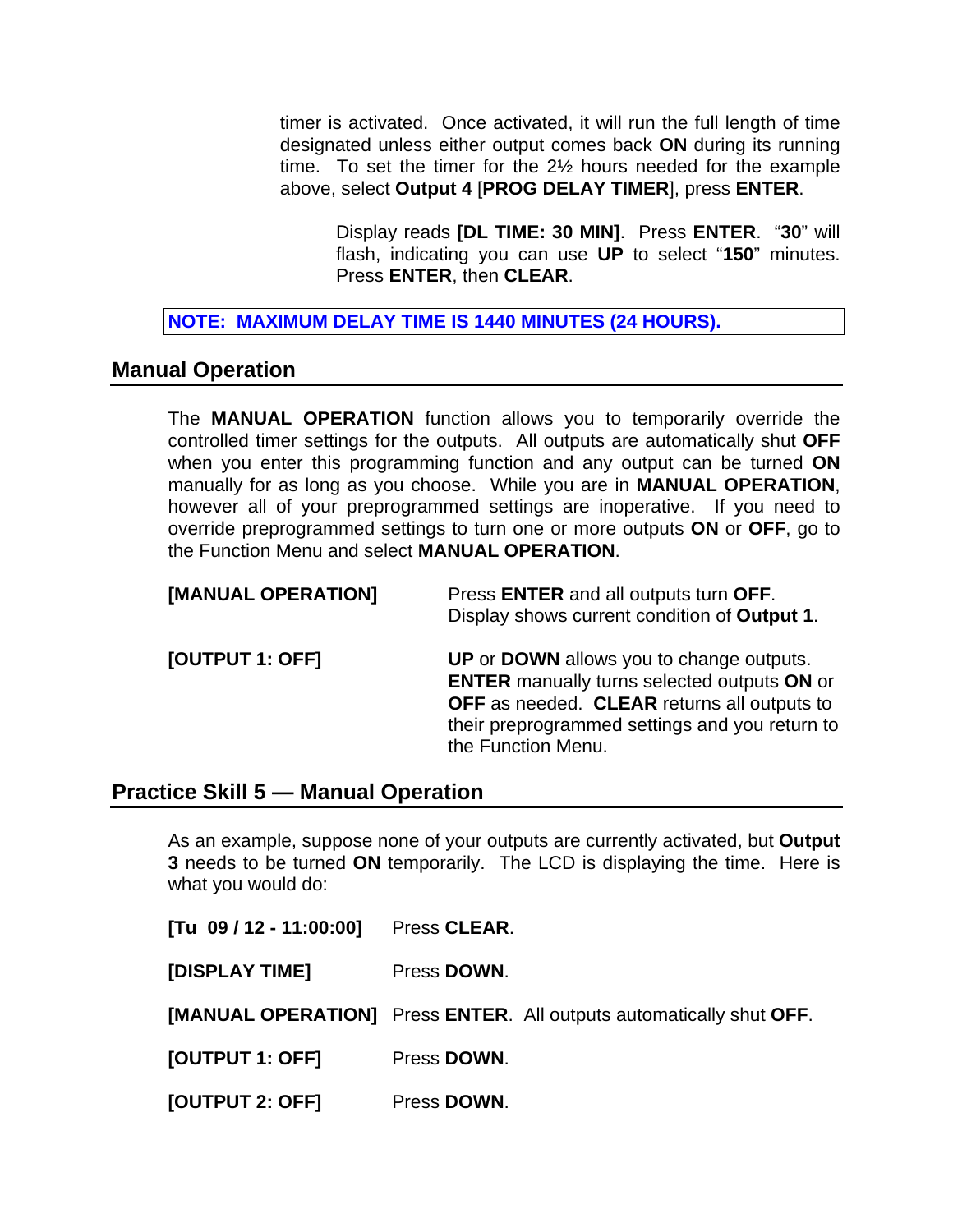**[OUTPUT 3: OFF]** Press **ENTER**.

**[OUTPUT 3: ON]** Press **CLEAR** to return all outputs to their preprogrammed settings.

**NOTE: ON 66-CD SOFTWARE USED WITH 412-66, TO OPERATE** OUTPUTS 1 **AND** 2**, YOU MUST TURN** ON OUTPUT 3**.** 

Press **CLEAR** until you are at **[DISPLAY TIME]** in the Function Menu. Press **ENTER** to view time.

### **Display Time**

After programming is completed, the LCD should be set to display the time. While in the Function Menu, go to **DISPLAY TIME** and press **ENTER**.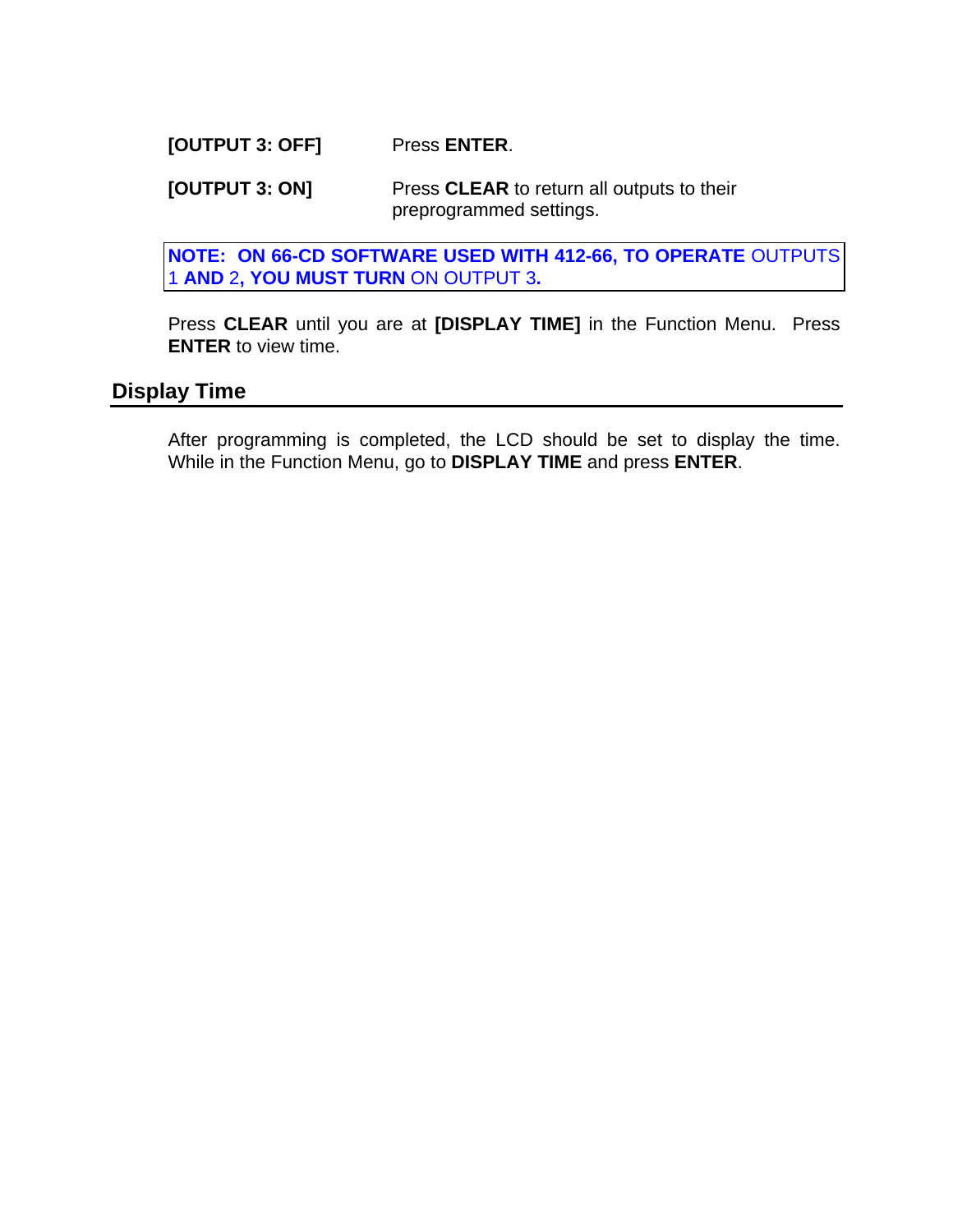## **MAINTENANCE AND TECHNICAL SERVICE**

#### **Technical Service**

- **<b>R** Technical Support for Lakewood Instruments can be reached by calling (800) **228-0839 or faxing (414) 355-3508, Monday through Friday, 7:30 a.m. - 5:00 p.m. CST.**
- **Mail and returns should be sent to:**

#### **Lakewood Instruments 7838 North Faulkner Road Milwaukee, WI 53224 USA**

When any merchandise is returned to the factory, please call and obtain a return goods authorization (RGA) number and have the following information available:

- Customer's name, address, phone and fax numbers.
- A purchase order number (no exceptions) for cases where parts are required that are not under warranty.
- A contact person's name and phone number to call if the equipment is beyond repair or to discuss any other warranty matter.
- Equipment model and serial numbers.
- Reason for return (i.e., repair, warranty, incorrect part, etc.).

We will then fax to your attention an RGA form that must accompany the returned item.

**NOTE: THE RGA NUMBER MUST BE CLEARLY WRITTEN ON THE OUTSIDE OF THE PACKAGE(S) BEING RETURNED.**

#### **Service Guide**

When calling Lakewood Instruments, please have the controller's complete model number and serial number available, together with the software version and the software revision so that the technician can better assist you.

When any parts are returned to the factory, please indicate:

- Customer's name and address
- Individual at customer location to send the repaired controller or new part to
- The person (and phone number) to call if the equipment is beyond repair or for any warranty matter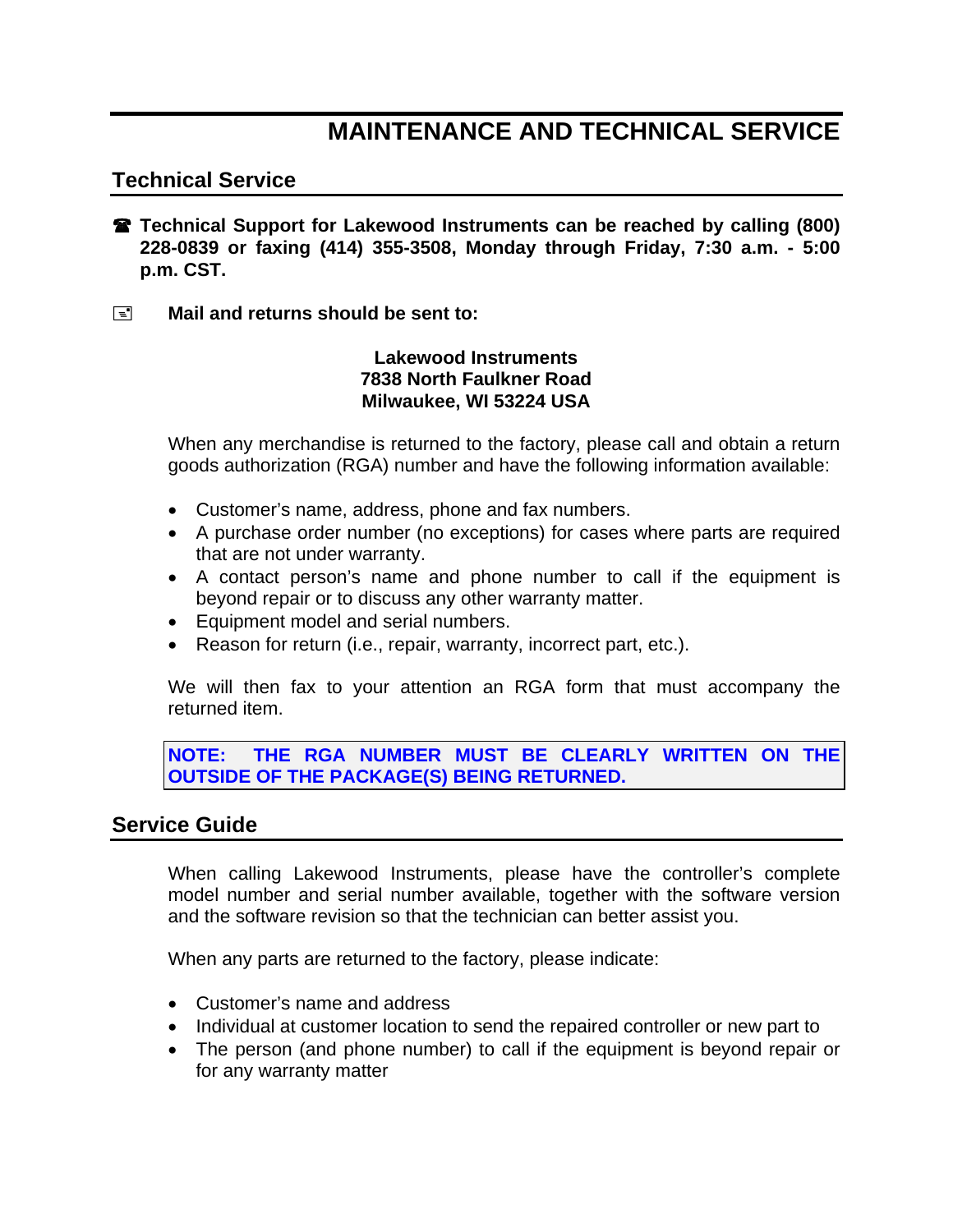#### **PART NUMBER DESCRIPTION**

1165956 Lithium batter, BR2325 (minimum order of 2)

Write your controller's complete model number and serial number here so that you will have them available if you wish to contact an Lakewood Instruments technician.

Model Number:

Serial Number:

### **Check Battery Message**

A 3v lithium battery back-up provides accurate crystal-controlled time if power is lost. Make sure that you have installed your battery. When the **CHECK BATTERY** message flashes on and off in the time display, it is time to replace your battery.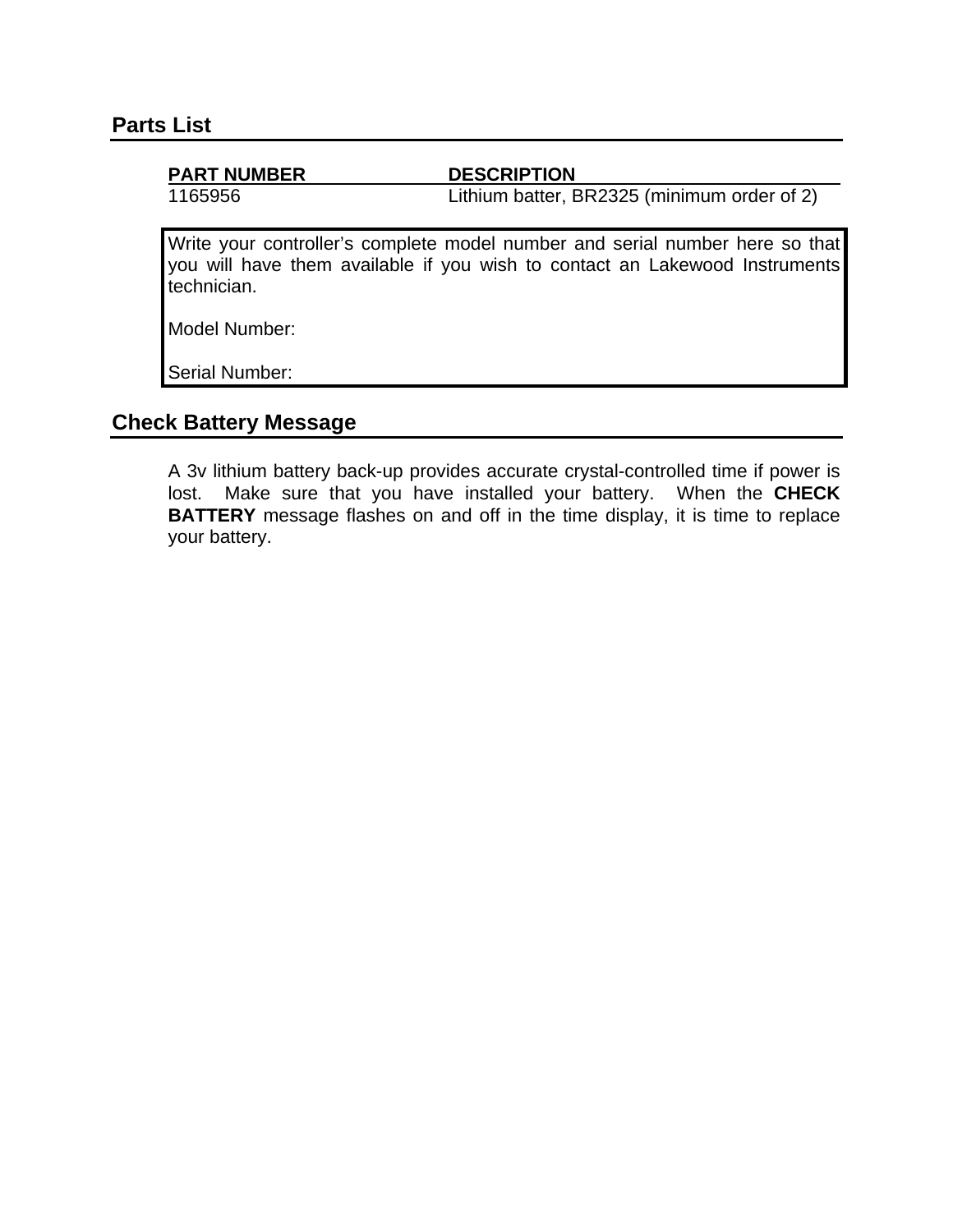## **Troubleshooting**

| <b>PROBLEM</b>                                       | <b>CORRECTIVE ACTION</b>                                                                                                                                                                                                                                                                                                                                                                                                |
|------------------------------------------------------|-------------------------------------------------------------------------------------------------------------------------------------------------------------------------------------------------------------------------------------------------------------------------------------------------------------------------------------------------------------------------------------------------------------------------|
| If your LCD is blank:                                | 1. Check your power supply source<br>and<br>all<br>connections.<br>2. Make sure you have properly installed your 3v<br>lithium battery.<br>3. Look for wire damage or loose connections.                                                                                                                                                                                                                                |
| If devices are not<br>turning ON or OFF<br>properly: | 1. Check your program settings.<br>2. Do a self-test on the program and relays using the<br><b>MANUAL OPERATION function.</b><br>a. Move through the outputs, turning each one<br>ON and OFF.<br>b. Make sure the display reads ON when the<br>light comes on and OFF when the light is<br>off.<br>3. Look for wire damage or loose connections.<br>4. If attached to another Lakewood controller, check<br>flowswitch. |
| If the clock does not<br>keep time correctly:        | 1. Call the Lakewood Instruments Customer Service<br>Department.                                                                                                                                                                                                                                                                                                                                                        |